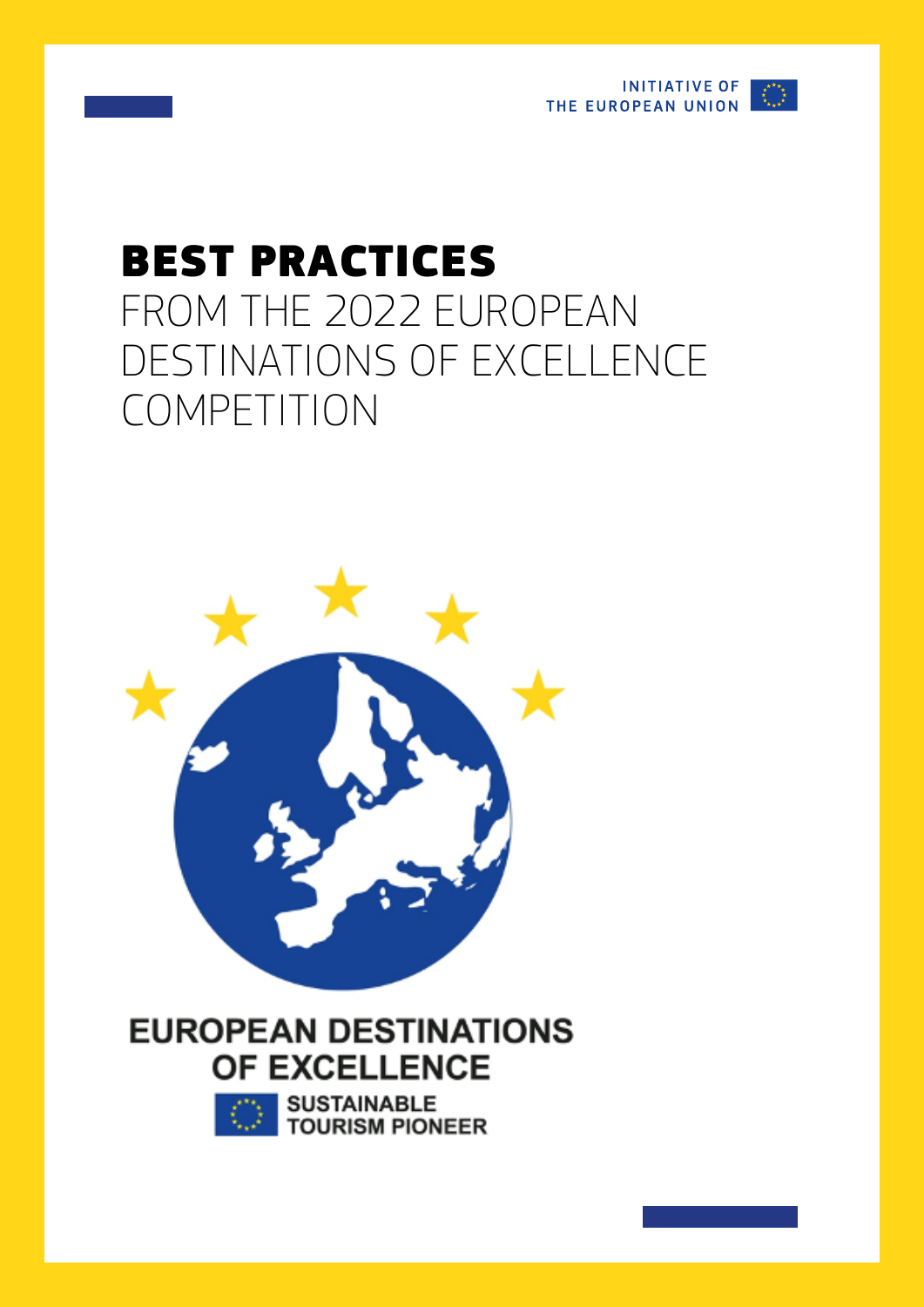

## **Title:**  BEST PRACTICES FROM THE 2022 EUROPEAN DESTINATIONS OF EXCELLENCE COMPETITION

This report has been prepared in 2022 for the European Commission, DG Growth Internal market, Industry, Entrepreneurship and SMEs

### **Key Subjects:**

Exchange of best practices, innovative and sustainable tourism measures

March 2022

This report has been commissioned by the European Commission and prepared by Scholz & Friends Agenda Berlin GmbH European Office. The views and propositions expressed herein do not necessarily represent any official view of the European Commission.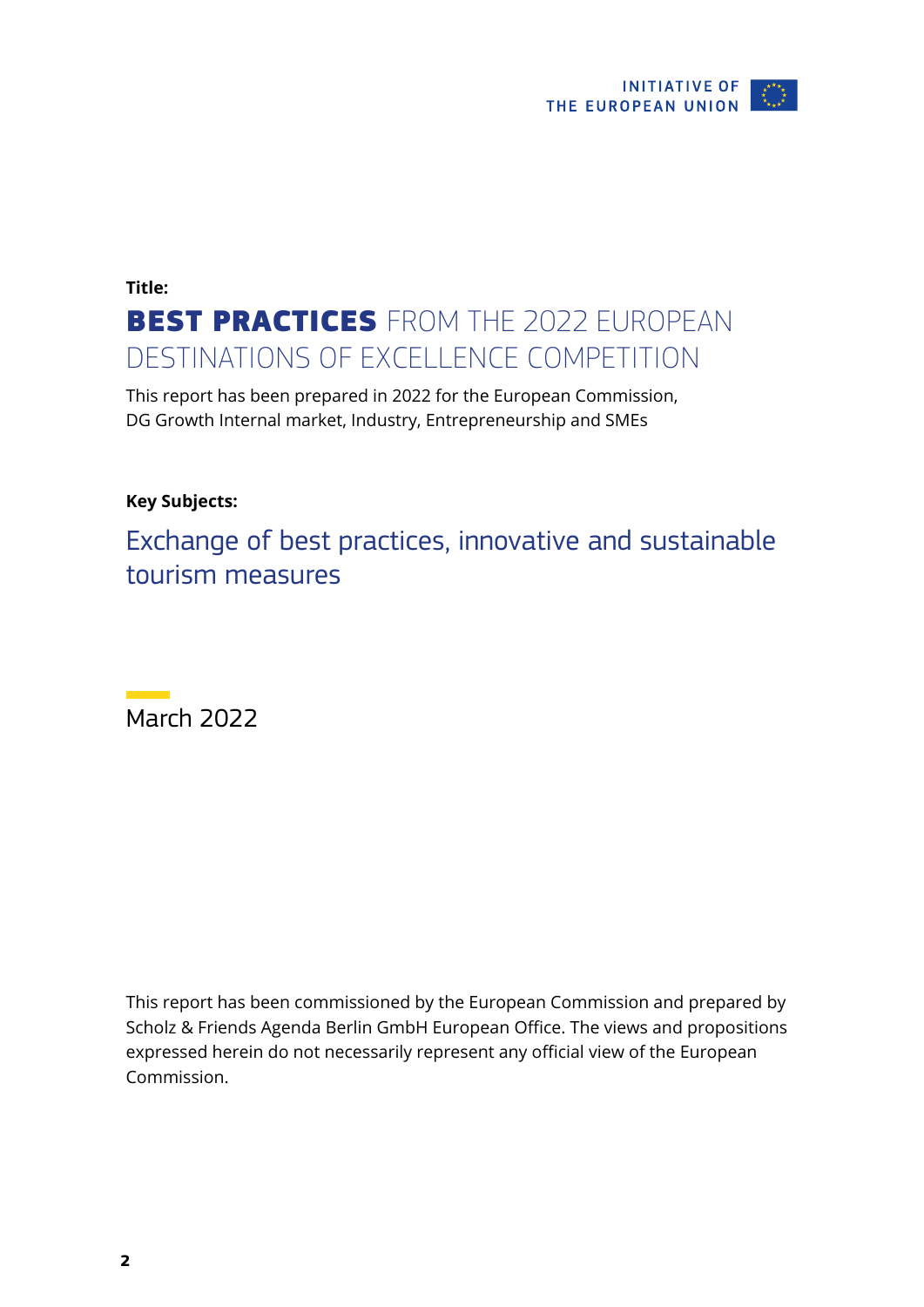

## <span id="page-2-0"></span>**TABLE OF CONTENTS**

| 2. PURPOSE OF THE BEST PRACTICES FROM THE 2022 EUROPEAN DESTINATIONS                       |  |
|--------------------------------------------------------------------------------------------|--|
|                                                                                            |  |
|                                                                                            |  |
|                                                                                            |  |
|                                                                                            |  |
|                                                                                            |  |
|                                                                                            |  |
| 3.1.5. LEADER Transnational Cooperation (TNC) project; Kozard (Hungary) 9                  |  |
| 3.1.6. Flower festival, ecological competition and garden competition; Kaštela (Croatia)10 |  |
|                                                                                            |  |
|                                                                                            |  |
|                                                                                            |  |
| 3.2.1. Developing the network of urban spaces; Alexandria (Romania) 11                     |  |
|                                                                                            |  |
| 3.2.3. Sustainable transportation along the Danube; Vukovar (Croatia) 12                   |  |
|                                                                                            |  |
|                                                                                            |  |
|                                                                                            |  |
|                                                                                            |  |
|                                                                                            |  |
|                                                                                            |  |
|                                                                                            |  |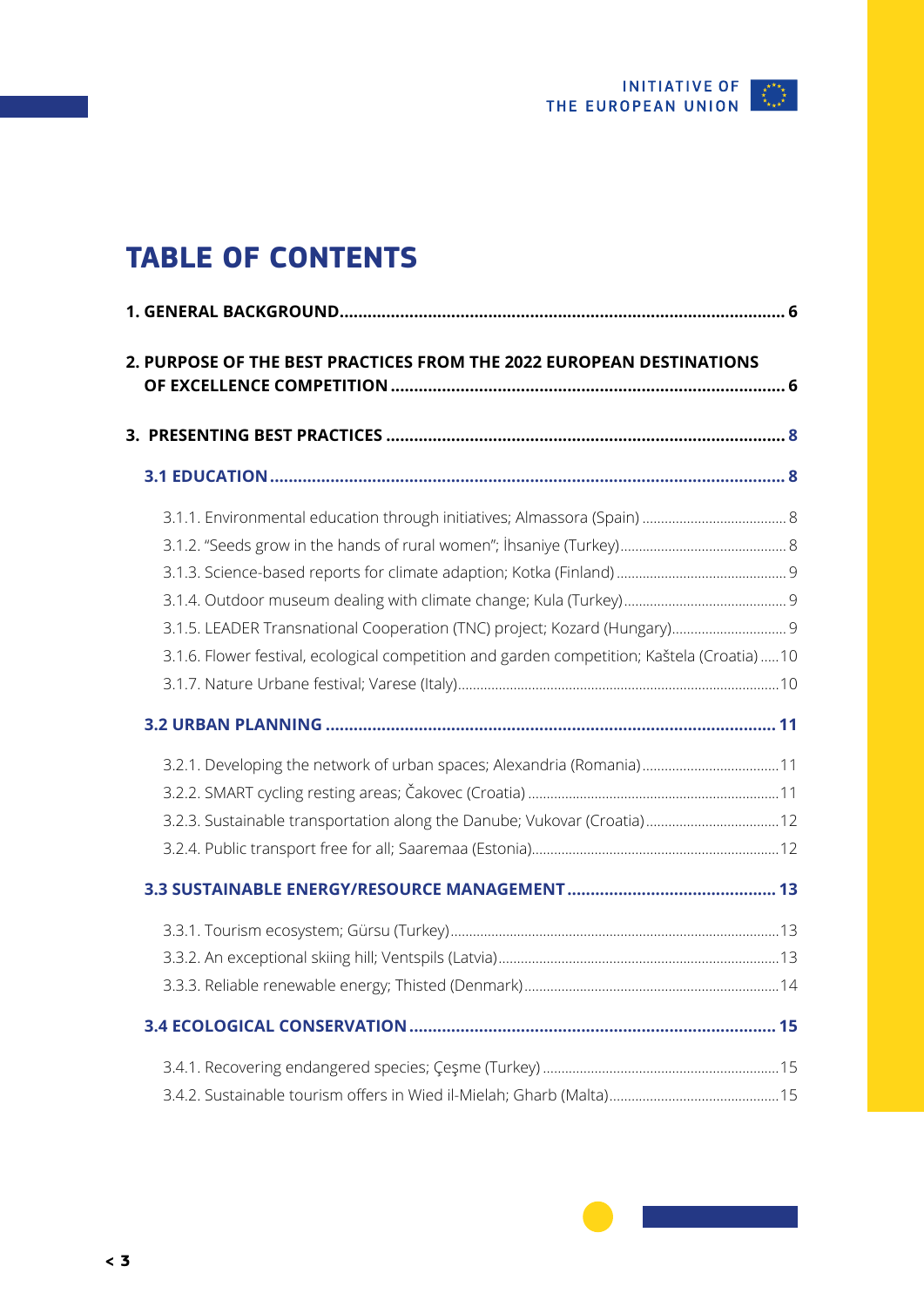

| 3.5.2. Recovery of cultural heritage for sustainable development; Alba Iulia (Romania)  17 |  |
|--------------------------------------------------------------------------------------------|--|
|                                                                                            |  |
| 3.5.4. A sustainable and climate adaptable Cross-Border Area; Ardino (Bulgaria)19          |  |
|                                                                                            |  |
|                                                                                            |  |
|                                                                                            |  |
|                                                                                            |  |
|                                                                                            |  |
| 3.6.4. Innovative strategies for community development; Cahul (Moldova) 21                 |  |
| 3.6.5. Strategic partnerships as best practice for change; Himmerland (Denmark) 21         |  |
|                                                                                            |  |
|                                                                                            |  |
| 3.6.8. Factory Cemex promoting environmental protection; Kaštela (Croatia)22               |  |
| 3.6.8. Cross-sectoral collaboration for sustainable tourism; Kula (Turkey)23               |  |
|                                                                                            |  |
|                                                                                            |  |
|                                                                                            |  |
|                                                                                            |  |
| 3.7.2. 'In the Footsteps of the Shepherds' in Velika planina; Kamnik (Slovenia) 25         |  |
|                                                                                            |  |
|                                                                                            |  |
|                                                                                            |  |
| 3.8.1. Measuring the sustainability of a tourist destination; Almassora (Spain)27          |  |
| 3.8.2. Private sector support for sustainable tourism; Middelfart (Denmark) 27             |  |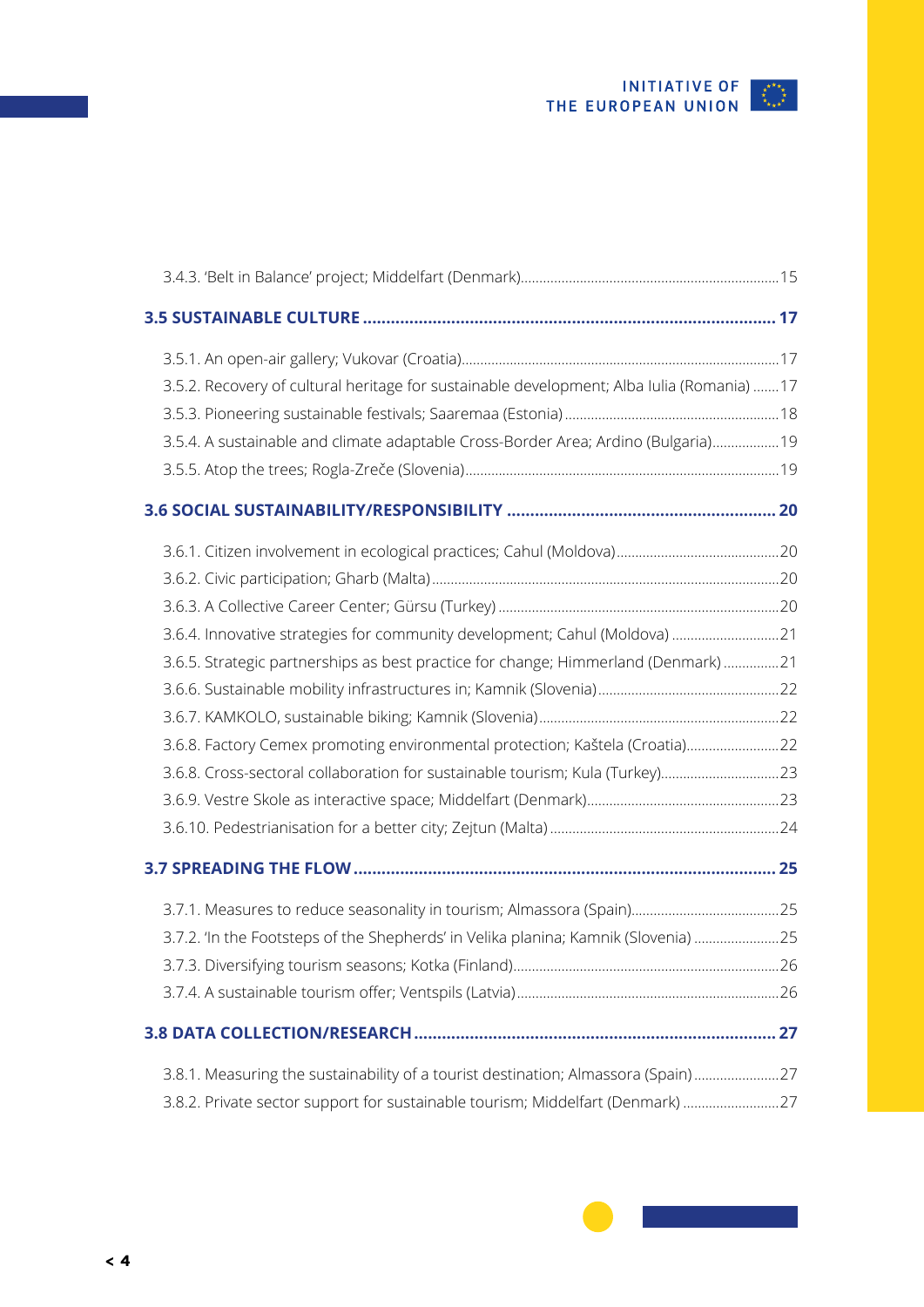

| 3.9.1. Implementing climate adaptation and oriented measures; Almassora (Spain)28   |  |
|-------------------------------------------------------------------------------------|--|
|                                                                                     |  |
|                                                                                     |  |
| 3.10.2. Entrepreneurship for locally grown agricultural products; Gürsu (Turkey) 30 |  |
| 3.10.3. KochArt - The good things are so close to hand; Kitzbühel (Austria)30       |  |
|                                                                                     |  |
|                                                                                     |  |
|                                                                                     |  |
|                                                                                     |  |
|                                                                                     |  |
|                                                                                     |  |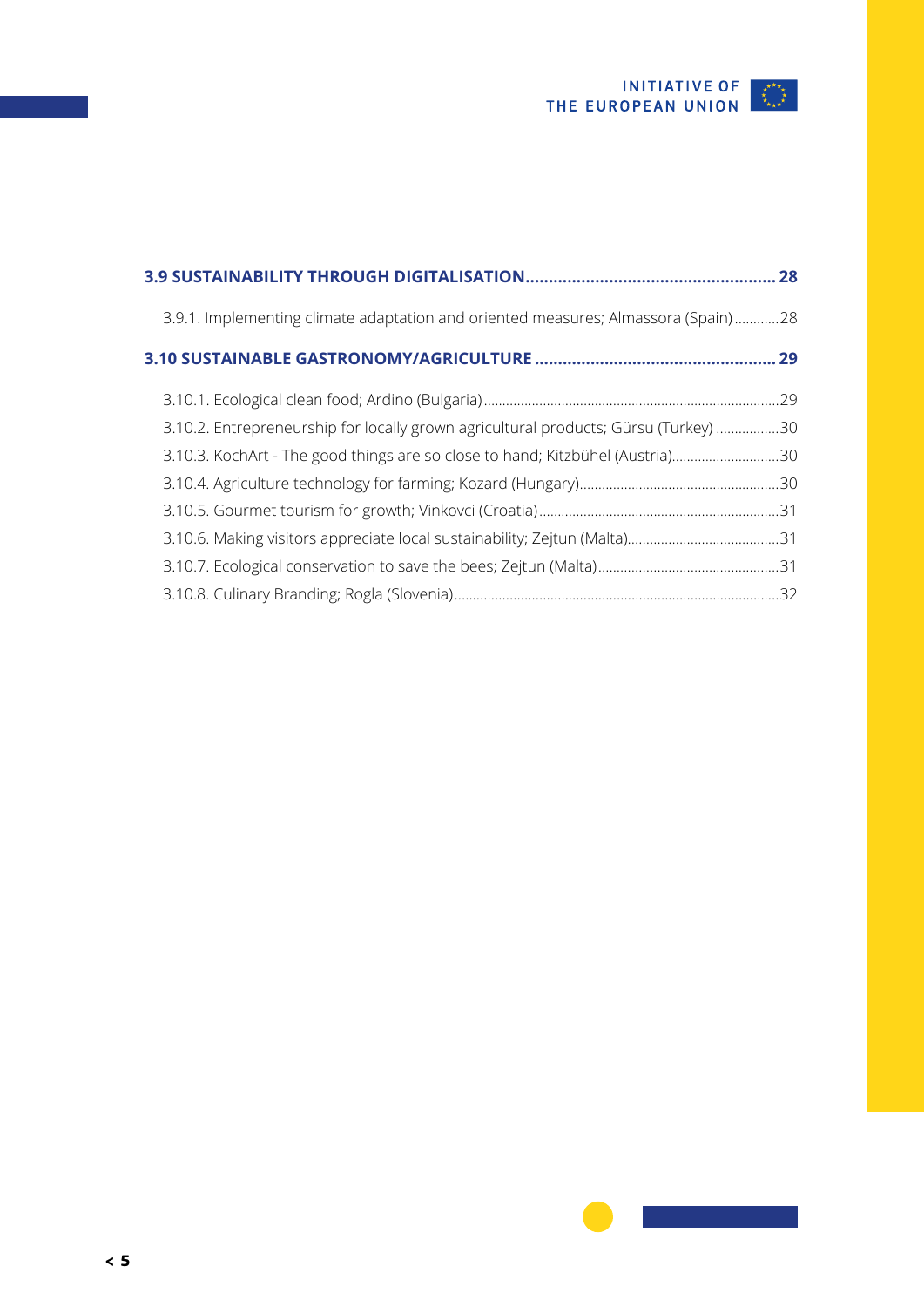

## <span id="page-5-0"></span>**1. GENERAL BACKGROUND**

The European Destinations of Excellence (EDEN) is an EU initiative implemented by the European Commission. Its aim is to recognise and award smaller destinations that have implemented successful strategies to boost sustainable tourism through green transition practices.

EDEN was first introduced by the European Commission in 2007 as an initiative to reward non-traditional, emerging sustainable tourism destinations in Europe It used to be run under a different theme each year and was based on national competitions. The initiative has been redesigned and updated in line with the European Green Deal and is set to contribute to the recovery and resilience of tourism destinations impacted by the COVID-19 pandemic.

The EDEN initiative aims to:

- **showcase the best achievements in sustainable tourism and green transition practices across smaller European destinations**
- **promote the development of sustainable tourism in destinations, bringing value to the economy, the planet and the people**
- **establish a framework for participating destinations to exchange best practices and create opportunities for cooperation and new partnerships**

## **2. PURPOSE** OF THE BEST PRACTICES FROM THE 2022 EUROPEAN DESTINATIONS OF EXCELLENCE **COMPETITION**

In 2021, the European Commission launched the competition for the 2022 European Destination of Excellence. Destinations in EU countries and COSME countries with populations between 25,000 and 100,000 inhabitants are eligible to apply. 43 destinations from 18 countries submitted their applications. Middelfart (Denmark) was selected as the 2022 European Destination of Excellence title.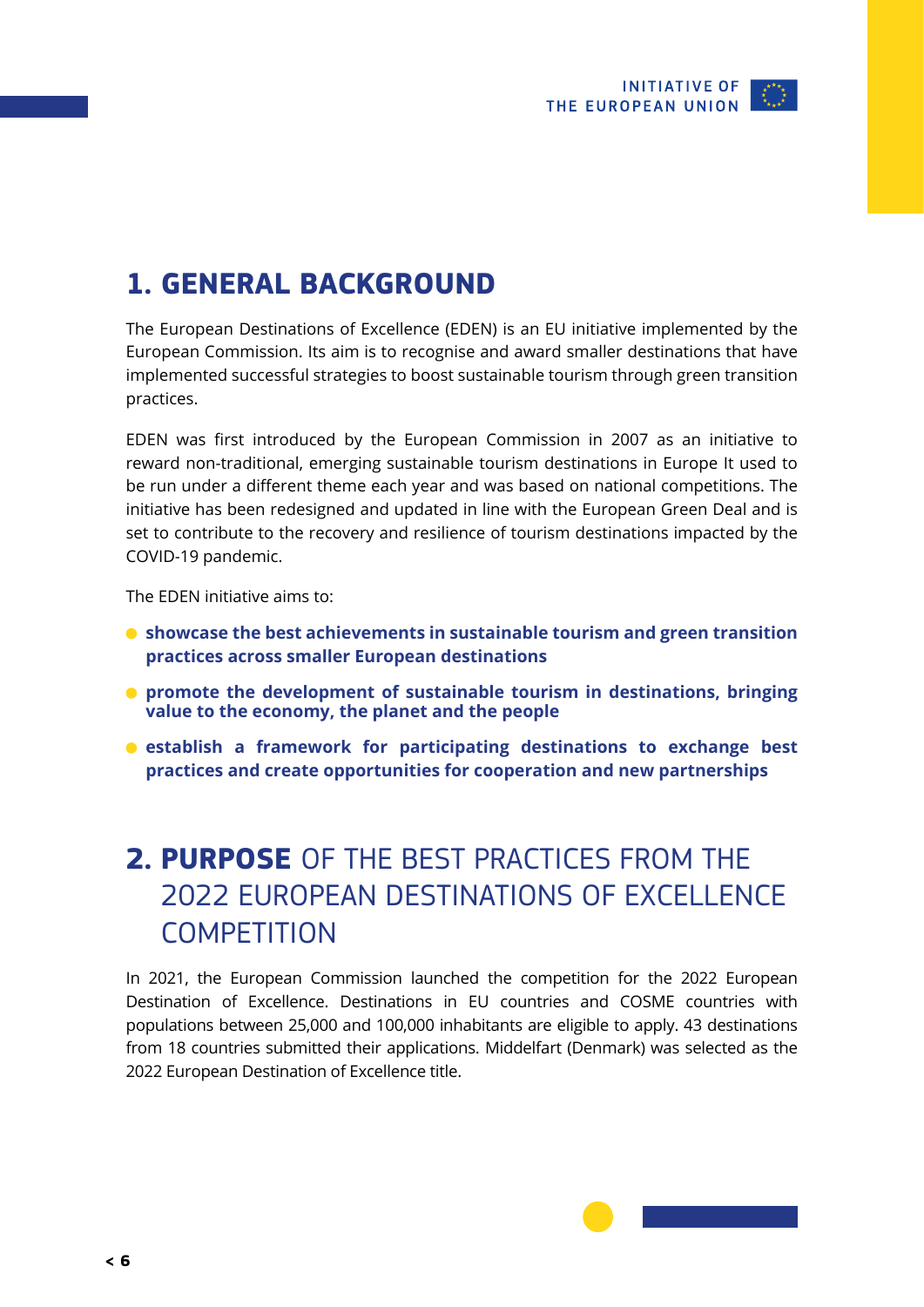

The 2022 collection of best practices has been derived from the applications the destinations submitted to the competition. The report showcases the selection of best practices in sustainable tourism and solely presents and relies on the data that the cities have submitted in their applications.

The purpose of this document is to enhance and facilitate the exchange of best practices in promoting innovative and sustainable measures and initiatives for tourism destinations. The report aims at raising awareness about sustainable initiatives, tools, measures and projects, sharing the best practices implemented by destinations and strengthening peer-to-peer learning and sustainable development of tourism.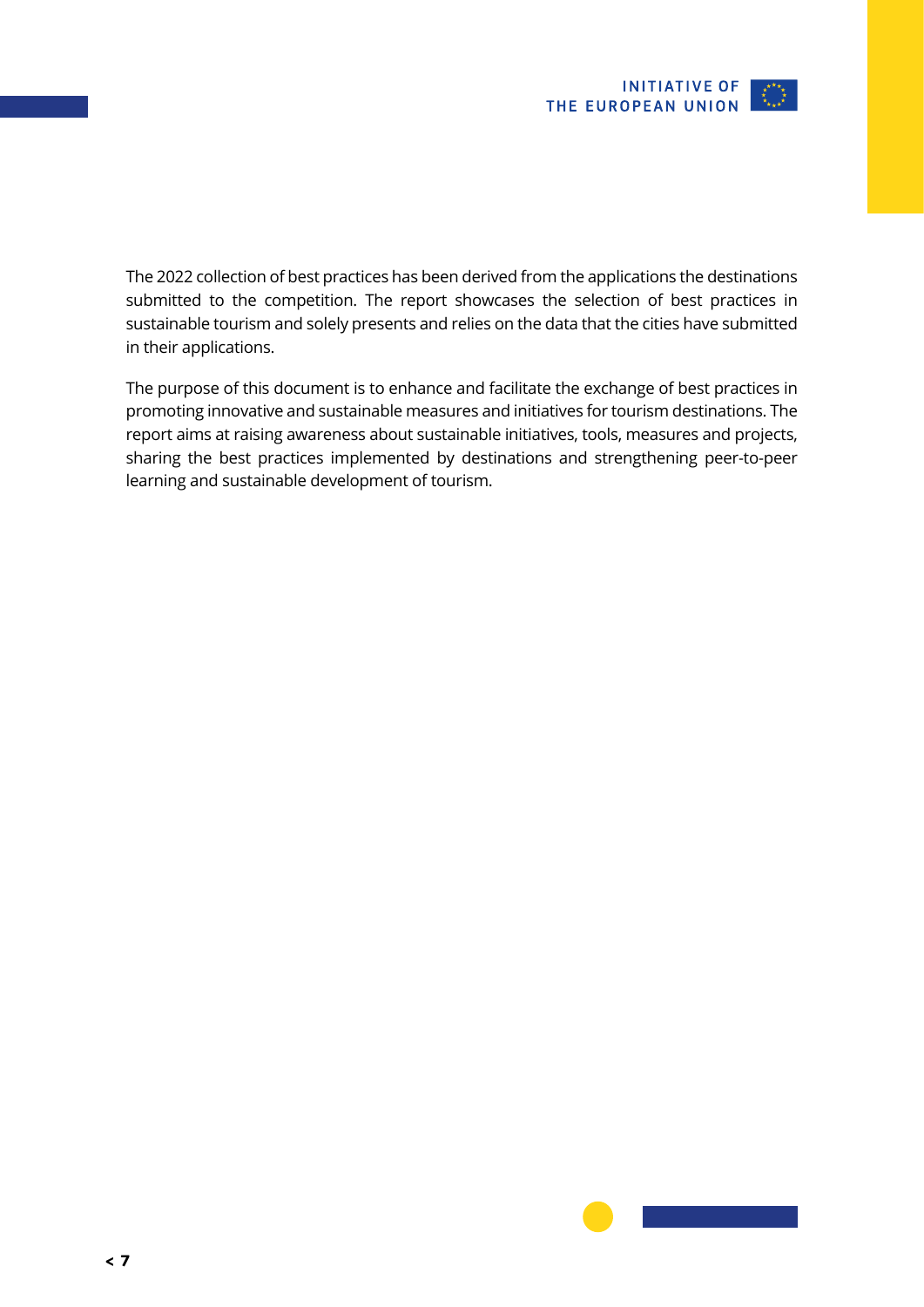

## <span id="page-7-0"></span>**3. PRESENTING** BEST PRACTICES

### **3.1 Education**

### **3.1.1. Environmental education through initiatives; Almassora (Spain)**

Almassora has prioritised the conservation, protection, and respectful knowledge of natural resources in the development of tourist activities and use, with the aim of becoming an ecotourism destination located in the heart of the Mediterranean east of Spain. Therefore, the municipality of Almassora has put an emphasis on projects of good sustainability practices such the 'Aula Natura' and 'Tree Day'. Both constitute meeting points for the dissemination of biodiversity in the natural environment of the river Mijares and for replanting vegetation in the less favoured areas in the city. Moreover, through the environmental awareness campaign 'Almassora in action', the initiative 'Darremur organic' was created as an environmental programme to promote waste recycling and local consumption of fruit and vegetables among the town's schoolchildren. For all these efforts, in 2019 Almassora was awarded by the Environmental Forum Foundation and the Spanish Ministry with the national prize 'Sustainable City' – 'Ciudad Sostenible' in Spanish-, as the official recognition of the city of Almassora for its environmental education projects and its sustainable tourism destination.

Find out more at: [https://www.almassora.es/es/articulos/programa-de-educacion](https://www.almassora.es/es/articulos/programa-de-educacion-ambiental-darremur-organic )[ambiental-darremur-organic](https://www.almassora.es/es/articulos/programa-de-educacion-ambiental-darremur-organic ) 

### **3.1.2. "Seeds grow in the hands of rural women"; İhsaniye (Turkey)**

The Joint Programme "Seeds grow in the hands of rural women", implemented by the Ministry of Industry and Technology in partnership with Zafer Development Agency, İhsaniye District Governorship and District Agriculture and Forestry, provides training in agricultural techniques, improved seeds and time-saving machinery, while also granting loans. Women's cooperatives help boost agriculture and savings in the rural İhsaniye. 36 women were trained for more than 302 hours on 10 different topics. 6 women were employed at the end of the project. The programme, funded under the Social Development Supports Programme, intends to support and involve vulnerable groups within the principles of decent work.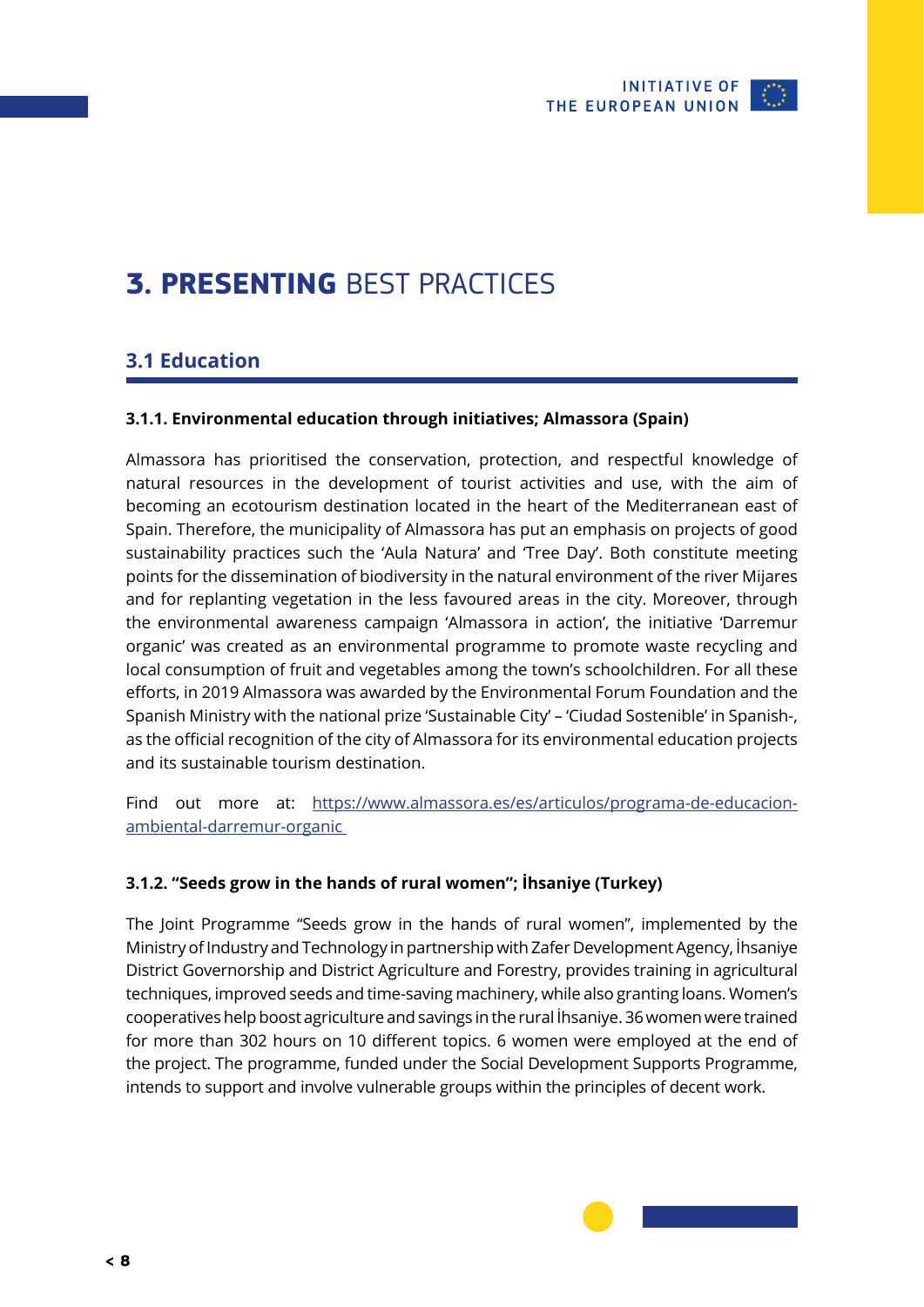

<span id="page-8-0"></span>Find out more at: [http://www.dogerhurhaber.com/kadin-gozuyle-afyonkarahisar-projesi](http://www.dogerhurhaber.com/kadin-gozuyle-afyonkarahisar-projesi-ihsaniye-doger-etabi/4692/)[ihsaniye-doger-etabi/4692/](http://www.dogerhurhaber.com/kadin-gozuyle-afyonkarahisar-projesi-ihsaniye-doger-etabi/4692/)

### **3.1.3. Science-based reports for climate adaption; Kotka (Finland)**

With the support of specialists in the field of sustainable tourism, meteorology and carbon footprint, Kotka's destination management organisation (DMO) is working on a report on climate adaptation and mitigation from tourism perspective. The science-based report generates valuable information for destination-level tourism management and individual companies on how to adapt their business to climate change. Effective climate change mitigation and adaptation in the tourism sector are important for the vitality of the city and its local communities. Since the impact of climate change is similar in other destinations, the report is done in cooperation with another area in the province helping both to benefit from the results.

Find out more at: [https://kotkamills.com/wp-content/uploads/kotkamills\\_sustainability](https://kotkamills.com/wp-content/uploads/kotkamills_sustainability-report_ENG_20190828.pdf)[report\\_ENG\\_20190828.pdf](https://kotkamills.com/wp-content/uploads/kotkamills_sustainability-report_ENG_20190828.pdf)

### **3.1.4. Outdoor museum dealing with climate change; Kula (Turkey)**

Serving as an outdoor museum exhibiting the effects of current climate change, Kula gives visitors the opportunity to see how climate change can affect the environment. To raise awareness, in cooperation with Izmir Geography Community, online information presentations have been carried out for students with regards to the European Geography Week and World Environment Day. For the International Day for Disaster Reduction 2021, an online session was held to raise awareness of climate change.

Find out more at: [https://www.wur.nl/en/project/Reconstruction-and-Modelling-of](https://www.wur.nl/en/project/Reconstruction-and-Modelling-of-landscape-dynamics-and-climate-change-near-Kula-Gediz-Basin-Western-Turkey.htm)[landscape-dynamics-and-climate-change-near-Kula-Gediz-Basin-Western-Turkey.htm](https://www.wur.nl/en/project/Reconstruction-and-Modelling-of-landscape-dynamics-and-climate-change-near-Kula-Gediz-Basin-Western-Turkey.htm) and <https://en.unesco.org/commemorations/disasterreductionday>

### **3.1.5. LEADER Transnational Cooperation (TNC) project; Kozard (Hungary)**

Kozard and its Finnish (Lapland) and Estonian (Lake Peipsi area) partners joined in a LEADER Transnational Cooperation (TNC) project for green transition. They have built an ecological training centre in Kozard to promote eco-tourism and develop new strategies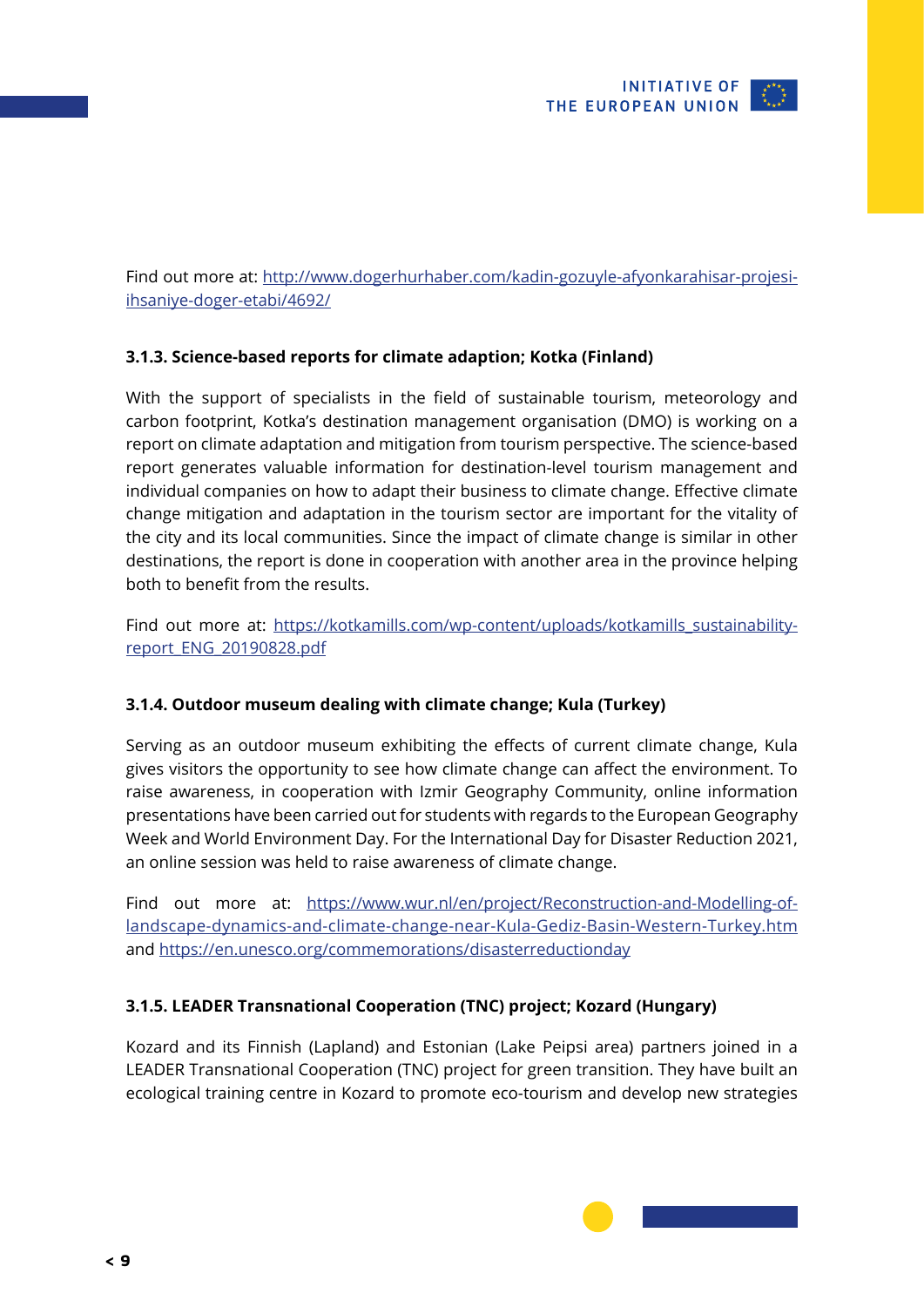<span id="page-9-0"></span>for a new agriculture and food production based on the restoration of agro-ecosystems. The eco-centre is now a preferred training and meeting place for biodiversity farmers and for young, school-age nature lover.

Find out more at: <https://slidetodoc.com/the-leader-in-europe-the-leader-in-hungary/> and https://enrd.ec.europa.eu/sites/default/files/leader\_tnc-guidance.pdf

### **3.1.6. Flower festival, ecological competition and garden competition; Kaštela (Croatia)**

The Flower festival is an opportunity to showcase the diversity and richness of Kaštela's spring season. The Flower festival has a long tradition for 20 years. In addition, the ecological competition of educational institutions and the competition for the most beautiful garden are being held in Kaštela. The objective of all these competitions during spring is to raise awareness of the importance of a clean and healthy environment. These initiatives have been encouraged by the Tourist Board, the town, associations and schools.

Find out more at: <https://www.kastela-info.hr/fr/flower-festival> and [https://issuu.com/](https://issuu.com/tzkastela/docs/kastela_cvice_en) [tzkastela/docs/kastela\\_cvice\\_en](https://issuu.com/tzkastela/docs/kastela_cvice_en)

### **3.1.7. Nature Urbane festival; Varese (Italy)**

The NATURE URBANE is a landscape festival in the city of Varese that aims to become a pathway for change and is created with the goal to develop a model city that strives for seamless and symbiotic integration of nature, culture and urbanisation. The festival promotes and educates visitors about their surroundings and the territory itself with the landscape at the core of its programme. By raising awareness in an interactive fashion, Varese is aiming to make citizens and visitors alike to feel a sense of responsibility and inclusion in the process.

Find out more at:<https://www.natureurbane.it>

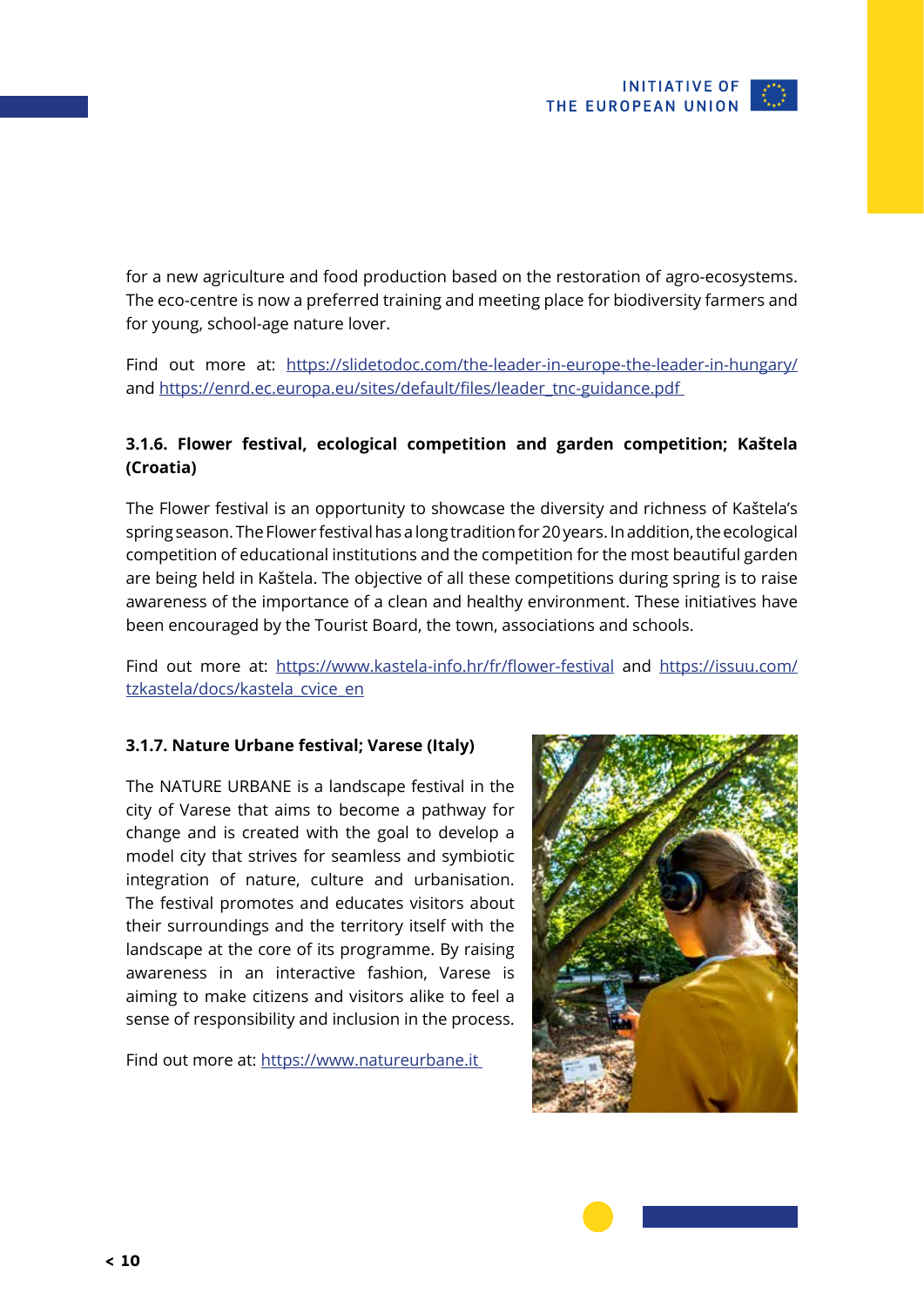

## <span id="page-10-0"></span>**3.2 Urban Planning**

### **3.2.1. Developing the network of urban spaces; Alexandria (Romania)**

The project 'Reconfiguration of the road and the pedestrian traffic in the central area of the Municipality of Alexandria – Road Passageway' is part of the general context of sustainable development, economic and social, in the regional, county, and local policies and programmes. It aims to upgrade the accessibility of the city centre of Alexandria with the help of the underground road passages. The municipality seeks to reduce traffic congestion in the city centre surface by reconfiguring the subterranean spaces related to the central area of the city, using an underground parking for the underground passage, thus clearing up a significant number of square meters of the above- ground space, usually occupied by vehicles. Additionally, there are plans to make central area "greener" through the redeveloping of the central park, an investment that is intended to have a recreational, educational, and aesthetic impact and that will eventually increase of the city centre's attractiveness.

Find out more at: [https://www.researchgate.net/publication/345939127\\_SMART\\_CITIES\\_](https://www.researchgate.net/publication/345939127_SMART_CITIES_ORASUL_INTELIGENT_Shaping_the_Cities_of_Tomorrow_PROCEEDINGS_OF_THE_SMART_CITIES_CONFERENCE_7th_Edition_2019/download) [ORASUL\\_INTELIGENT\\_Shaping\\_the\\_Cities\\_of\\_Tomorrow\\_PROCEEDINGS\\_OF\\_THE\\_SMART\\_](https://www.researchgate.net/publication/345939127_SMART_CITIES_ORASUL_INTELIGENT_Shaping_the_Cities_of_Tomorrow_PROCEEDINGS_OF_THE_SMART_CITIES_CONFERENCE_7th_Edition_2019/download) [CITIES\\_CONFERENCE\\_7th\\_Edition\\_2019/download](https://www.researchgate.net/publication/345939127_SMART_CITIES_ORASUL_INTELIGENT_Shaping_the_Cities_of_Tomorrow_PROCEEDINGS_OF_THE_SMART_CITIES_CONFERENCE_7th_Edition_2019/download)

### **3.2.2. SMART cycling resting areas; Čakovec (Croatia)**

Čakovec is ideal for cycling and hiking tourism, and thanks to government funding, local authorities have introduced a project titled 'SMART bicycle resting areas', to develop cyclotourist infrastructure.

These stops for cyclists are on a strategic cycling road, and equipped with rest spaces, information panels, charging station kiosks powered by solar panels or batteries, stands with integrated



© Turistička Zajednica Grada Čakovca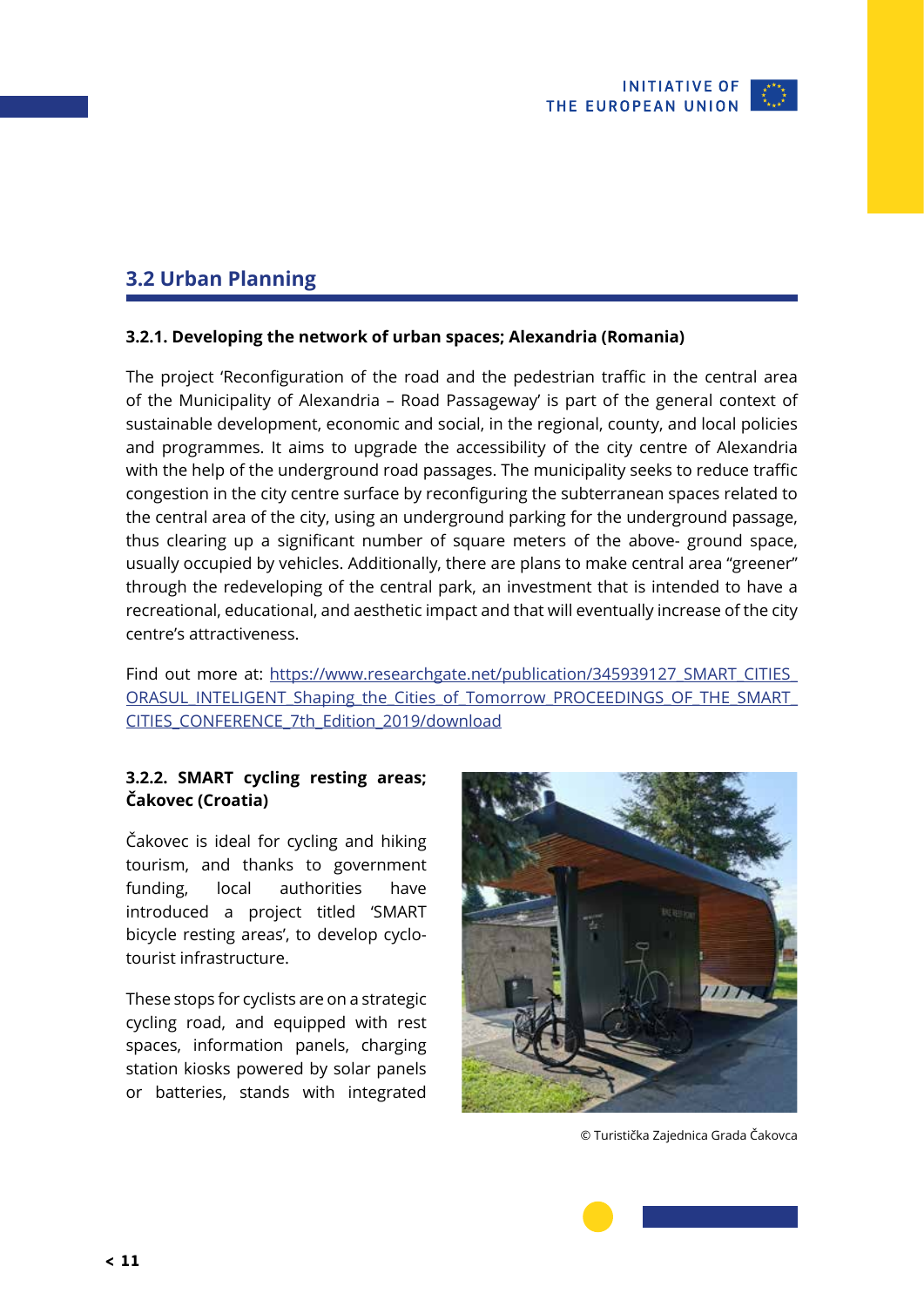<span id="page-11-0"></span>pumps, among other appliances for cyclist to use when stopping at the resting areas.

Find out more at: [http://www.total-croatia-cycling.com/news/728-cakovec-to-receive](http://www.total-croatia-cycling.com/news/728-cakovec-to-receive-three-smart-resting-areas-for-cyclists)[three-smart-resting-areas-for-cyclists](http://www.total-croatia-cycling.com/news/728-cakovec-to-receive-three-smart-resting-areas-for-cyclists)

### **3.2.3. Sustainable transportation along the Danube; Vukovar (Croatia)**

In addition to cultural heritage, history, and gastronomy, Vukovar possesses sustainable and developmental tourist products. One of them are modern electro solar waterbuses, which use renewable energy sources and are completely nature and environment friendly.

Find out more at: [https://www.thedubrovniktimes.com/news/croatia/item/3934-croatia](https://www.thedubrovniktimes.com/news/croatia/item/3934-croatia-launches-the-first-electric-solar-tour-boat-in-south-east-europe)[launches-the-first-electric-solar-tour-boat-in-south-east-europe](https://www.thedubrovniktimes.com/news/croatia/item/3934-croatia-launches-the-first-electric-solar-tour-boat-in-south-east-europe)

### **3.2.4. Public transport free for all; Saaremaa (Estonia)**

To reduce the carbon footprint produced by tourism and to ensure that their public transport infrastructure is being fully utilised, the public transport for both residents and tourists is free. While the bus is not a substitute for a tour throughout Saaremaa and it does not go to all the available tourist attractions, it does provide a duplication of utilisation that is often neglected. By offering free public transport, Saaremaa is integrating their visitors into the community is an innovative and climate friendly fashion.

Find out more at:<https://visitsaaremaa.ee/en/plan/transportation/>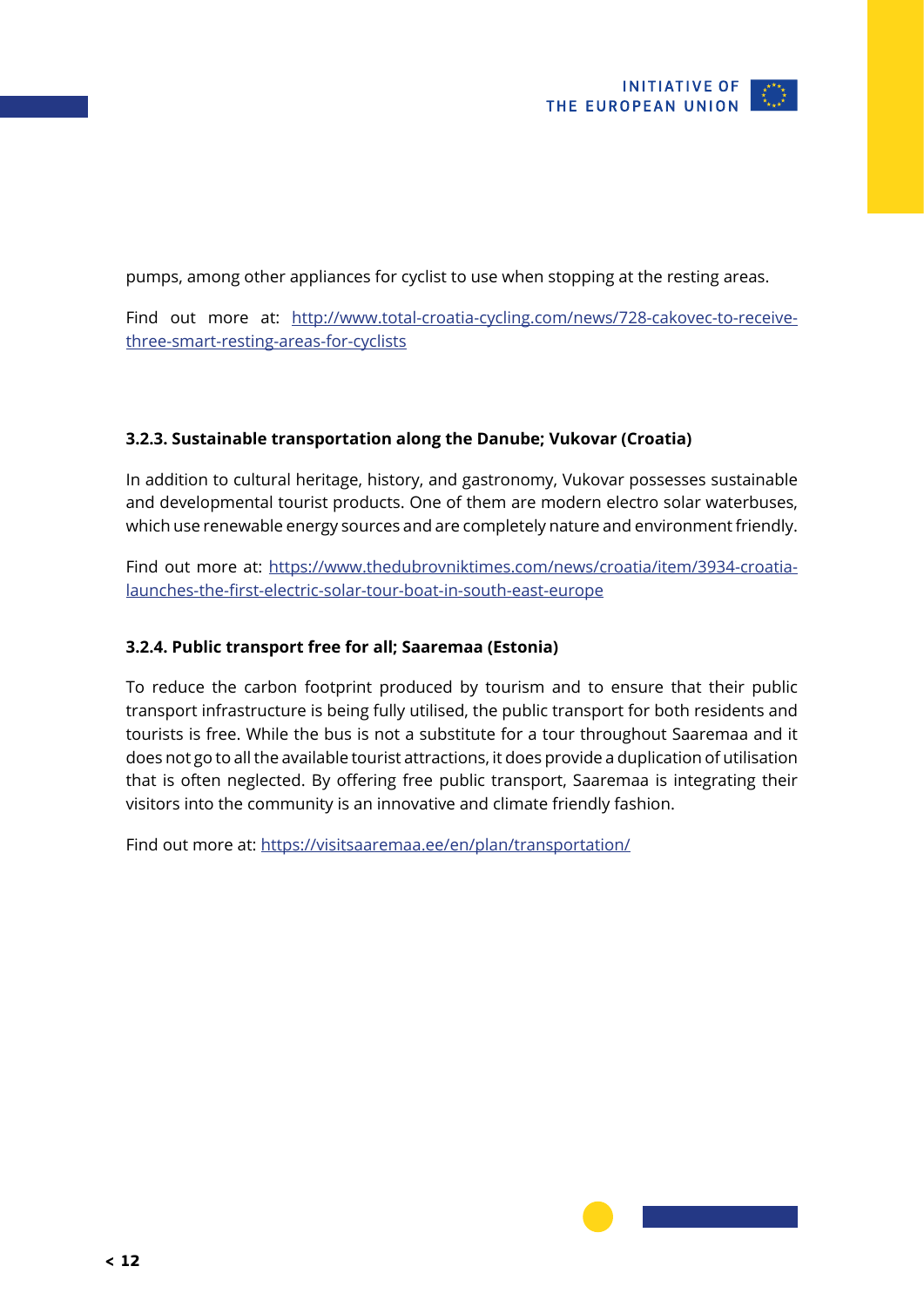

### <span id="page-12-0"></span>**3.3 Sustainable Energy/Resource Management**

### **3.3.1. Tourism ecosystem; Gürsu (Turkey)**

Gürsu was the first to implement green energy applications in Turkey to develop the tourism ecosystem. The overall goal, on the one hand, is to contribute to the EU Green Deal and circular economy targets and, on the other hand, to provide a sustainable and quality experience for visitors. Ericek Pond dam was established in order to maintain a balanced irrigation regime throughout the year. Thus, risks such as water shortage and drought that may arise from climate change have been reduced. Activities for a closedloop irrigation system, which will feed the entire Gürsu plain continue.

Find out more at: [http://resor-project.eu/assets/docs/outputs/Curriculum-Final-Version.](http://resor-project.eu/assets/docs/outputs/Curriculum-Final-Version.pdf) [pdf](http://resor-project.eu/assets/docs/outputs/Curriculum-Final-Version.pdf) and [https://www.dailysabah.com/life/travel/turkish-city-included-in-european](https://www.dailysabah.com/life/travel/turkish-city-included-in-european-destination-of-excellence-shortlist)[destination-of-excellence-shortlist](https://www.dailysabah.com/life/travel/turkish-city-included-in-european-destination-of-excellence-shortlist)

### **3.3.2. An exceptional skiing hill; Ventspils (Latvia)**

Consisting of construction debris and useless street soil material, the Snow Hill "Lemberga Hūte" is unique in that, by giving a second life to useless material, a sustainable object is created - by arranging the environment and ensuring active recreation throughout the year for both locals and city guests. Every summer since 2005, when the Ski Hill was first open to visitors, its height has been gradually increased and now it is reaching 58 m. At the top of the hill visitors can enjoy a wonderful view of the city and the sea.

Find out more at: <https://www.lembergahute.lv/en/about>



© Ventspils Administration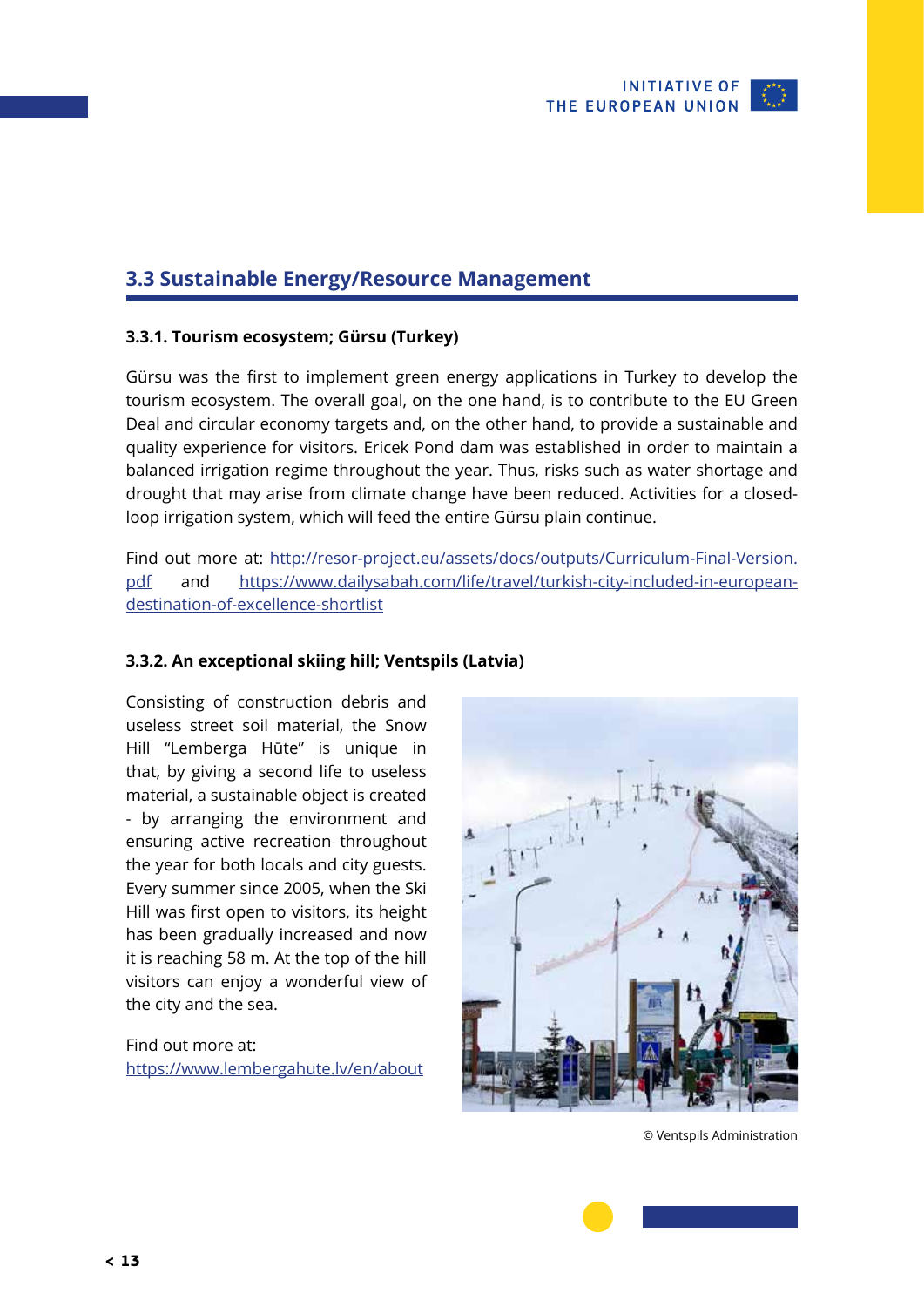

### <span id="page-13-0"></span>**3.3.3. Reliable renewable energy; Thisted (Denmark)**

Thisted is self-sufficient in renewable electricity and almost in renewable heat. This is in large part due to both purposeful investment and allowing the destination to participate in the research and development of renewable energy sources. To contribute to this and the greater expansion of sustainable energy sources, Thisted now hosts the national test centre for large wind turbines. In turn, through using an almost 100% renewable energy source for the residents and tourists that come to visit, Thisted is playing a large role in supporting and preserving its natural environment.

Find out more at: https://stateofgreen.com/en/partners/thisted-municipality/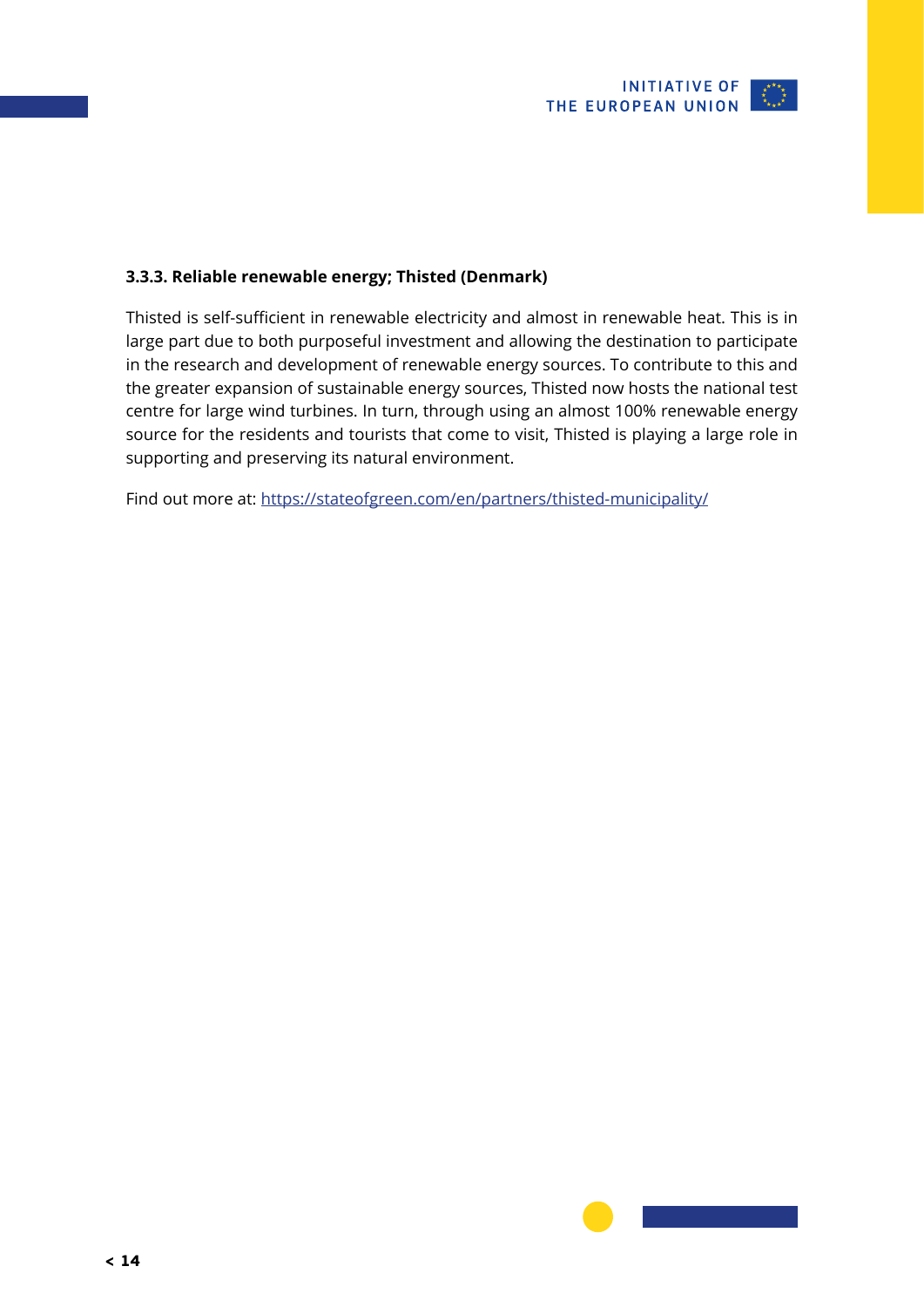

### <span id="page-14-0"></span>**3.4 Ecological Conservation**

### **3.4.1. Recovering endangered species; Çeşme (Turkey)**

The mastic tree, which grows in Çeşme in Turkey, is a very important agricultural product for Çeşme and Izmir. However, the mastic trees in the Aegean district of Çeşme were endangered due to tourism pressure. Thus, the Municipality has aimed to increase the number of mastic trees in the region in a cooperation between the state, the private sector, and an NGO. In five years, the number of mastic trees has increased from 300 to 20,000. It is expected that the reforested trees will become productive in 10 years, turning into a significant source of income for the local people of the region.

Find out more at: [https://www.haberhurriyeti.com/haber/4955234/cesmenin-pirlanta](https://www.haberhurriyeti.com/haber/4955234/cesmenin-pirlanta-agaclari-hizla-cogaliyor)[agaclari-hizla-cogaliyor](https://www.haberhurriyeti.com/haber/4955234/cesmenin-pirlanta-agaclari-hizla-cogaliyor)

#### **3.4.2. Sustainable tourism offers in Wied il-Mielah; Gharb (Malta)**

The area of Wied il-Mielah in Gharb Gozo, known mostly for its geology, was declared a Special Area of Conservation (SAC) and declared as a Special Protection Area (SPA). Due to the presence of typical coastal plant communities and its cliffs, which also house important breeding and nesting area of seabirds, Gharb has created sustainable tourist offers, offering the exploration of Medicinal and Aromatic Plants Pathways across Europe with the collaboration of 4 other Mediterranean countries.

Find out more at: <https://mappae.eu> and <https://mappae.eu/country/malta/> and [http://](http://maltawildplants.com) [maltawildplants.com](http://maltawildplants.com)

#### **3.4.3. 'Belt in Balance' project; Middelfart (Denmark)**

With the 'Belt in Balance' initiative, Naturpark Lillebælt (Little Belt Natural Park) aims to promote and advance research into the marine and coastal environment of the Little Belt. The project is a collaboration between several institutions focusing on 'The Little Belt' that contains the world's largest concentration of small whales – the porpoise. The research that is for the benefit of residents, visitors, clubs and associations is a five-year project conducted by three municipalities in collaboration with research institutions and supported by many volunteers provided by two other foundations. The project's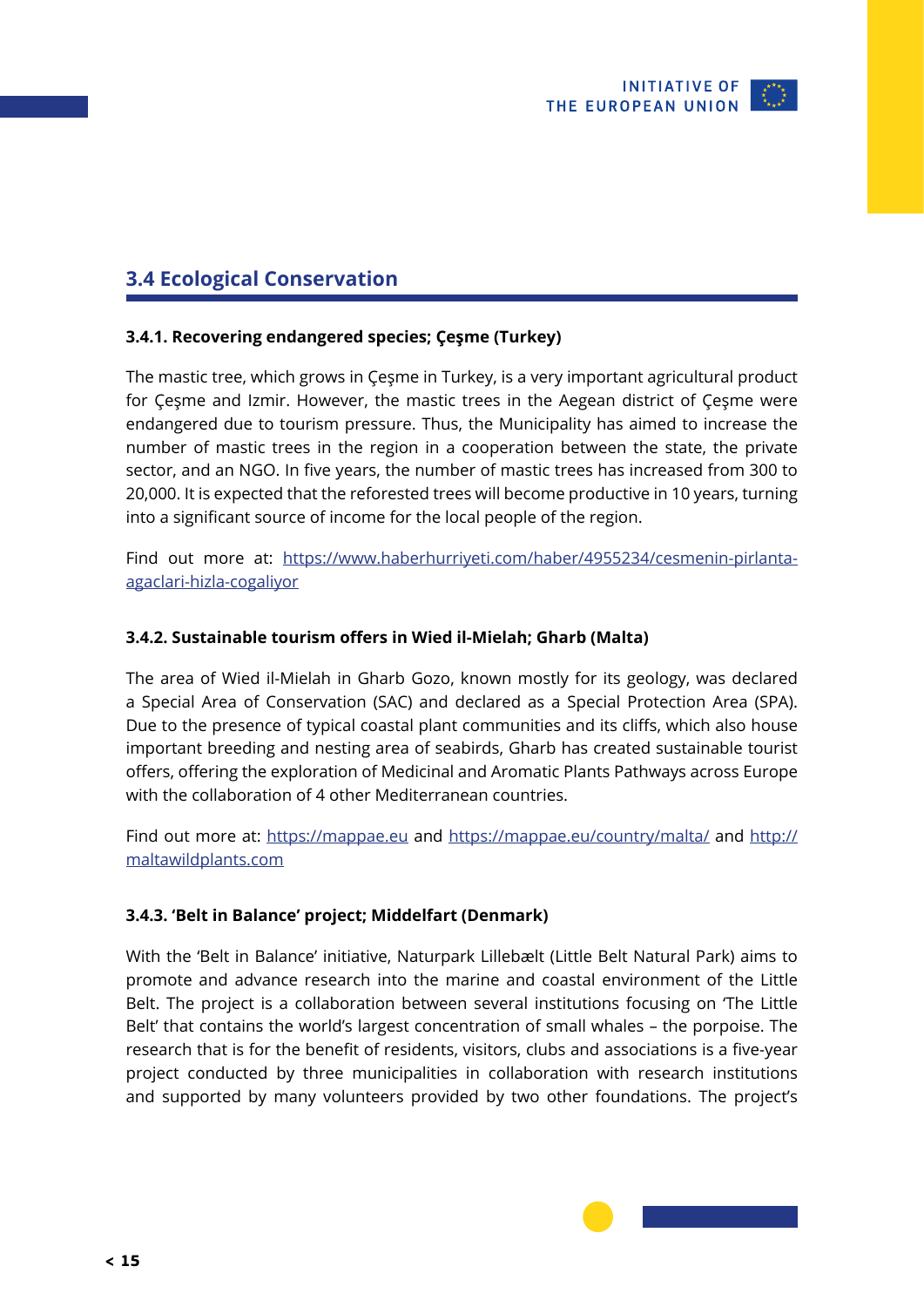



© Middelfart

ambitions include four areas: 1. Promoting new outdoor experiences in Denmark's marine and coastal areas. 2. Investing in improved marine environment and better conditions for animals by reducing pollution and noise. 3. Promoting knowledge about the Little Belt with the conducted research on the effects on sea creatures. 4. Providing access and spreading awareness of knowledge and research to residents, tourists and clubs and associations. As part of the multi-sector collaboration, 'Visit Lillebælt', 'Visit Kolding' and 'Destination Lillebælt' are all initiatives implemented with the aim to create a sustainable tourism destination. The project's overall goal is to give visitors and residents the opportunity to acquire a deeper understanding, fascination, and enjoyment of what goes on below the sea's surface and at the same time to boost tourism by evoking a desire to visit the coast and the sea.

Find out more at: [https://www.visitlillebaelt.com/little-belt/events/lillebaelt-nature-park](https://www.visitlillebaelt.com/little-belt/events/lillebaelt-nature-park-gdk1079422)[gdk1079422](https://www.visitlillebaelt.com/little-belt/events/lillebaelt-nature-park-gdk1079422) and <https://www.visitlillebaelt.com> and <https://www.visit-kolding.com>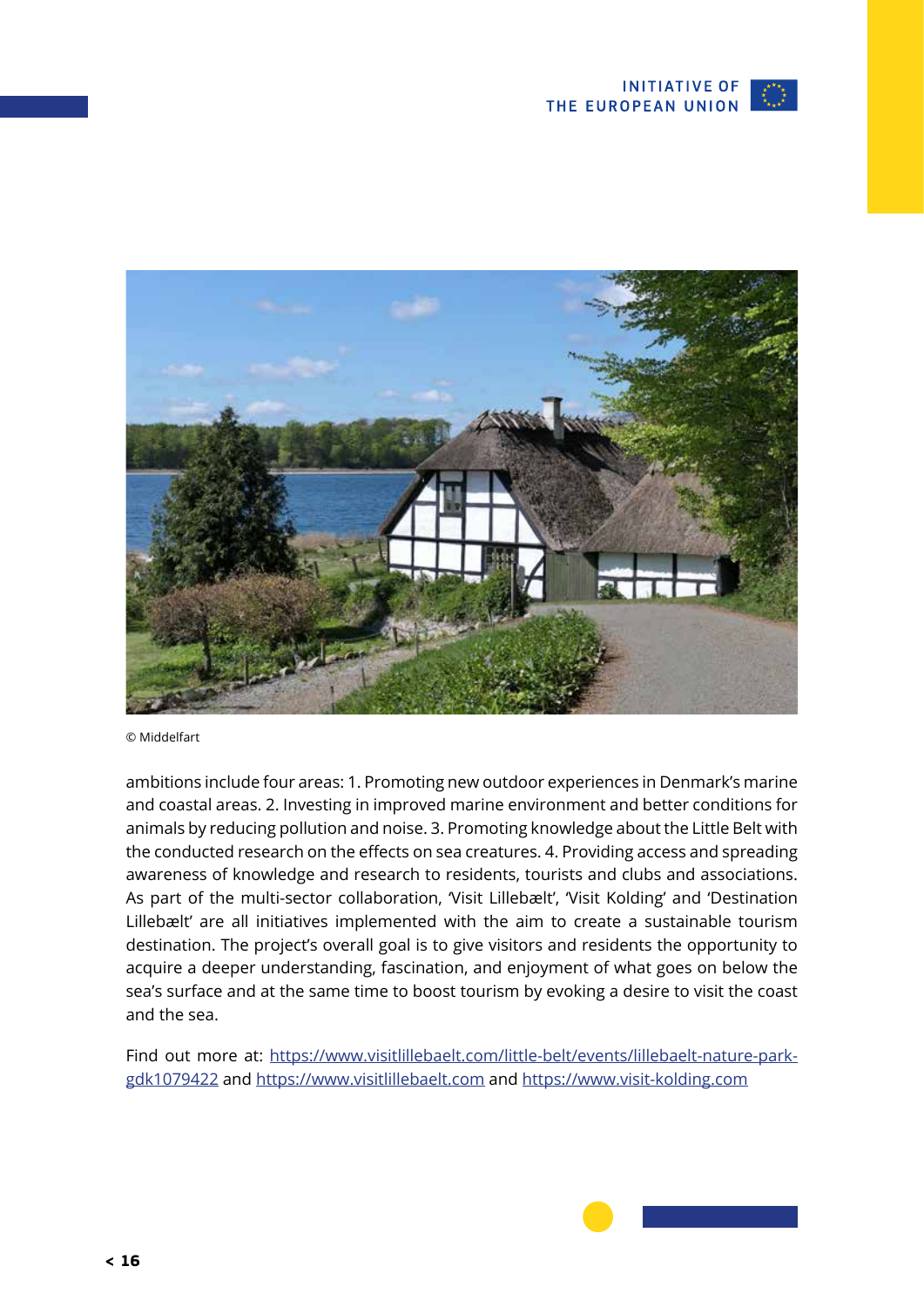

### <span id="page-16-0"></span>**3.5 Sustainable Culture**

### **3.5.1. An open-air gallery; Vukovar (Croatia)**

In addition to cultural and natural heritage, which is beautifully presented through various projects and created into a tourist product, Vukovar is also an open-air gallery. Every year, world-famous Street art artists gather at the VukovArt festival and slowly create a new visual identity of the city, urban, modern, different, beautifully invigorating. The mural route is intended for bicycle visitors and spans for 12 kilometres providing a combination of sports, recreation, and cultural content. To make the paths more accessible to tourists, paths were GPS tracked and marked with signs containing a QR code with downloadable GPS map.



© Filip Mrvelj-Hrvatska

By implementing such solutions, the gallery was adapted to the needs of the modern tourists. During the COVID-19 pandemic the project team considered new solutions to adapt to the situation – development of a new form of digital tourism through creation of on-line VukovART gallery and VR tour. The finished application contains all 33 artworks shot in 360° view. The gallery is available as a desktop or mobile app and adapted to use with VR glasses on mobile phones.

Find out more at:<https://vukovart.com/en/art-harbour/>

### **3.5.2. Recovery of cultural heritage for sustainable development; Alba Iulia (Romania)**

The Alba Carolina Citadel in Alba Iulia is the largest fortress in Romania, which has been standing for more than 300 years, however, it harbours vestiges of three fortifications, dating back to as many different epochs, as every fortress built here has embraced a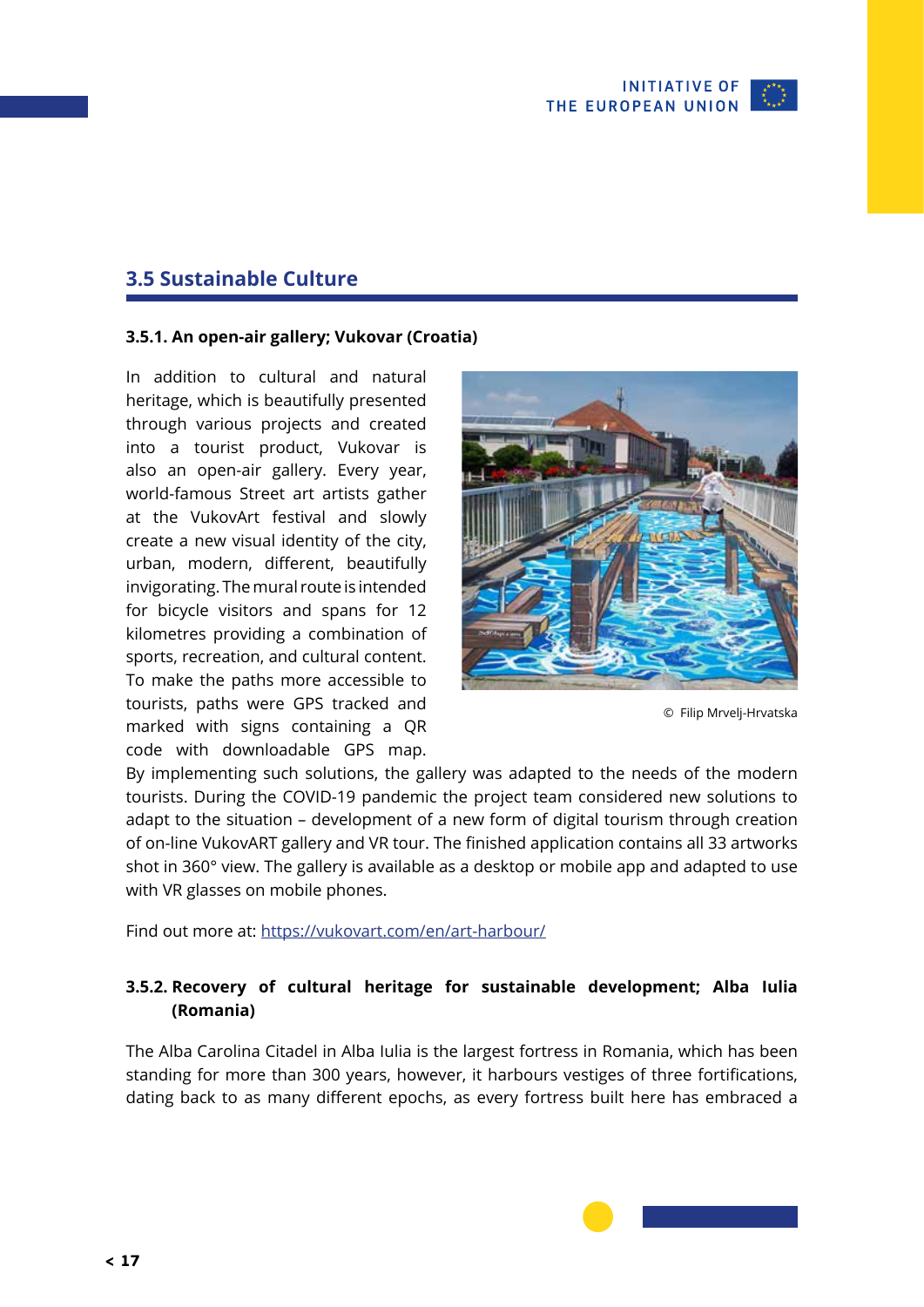

<span id="page-17-0"></span>previous one: the Roman castrum, the medieval fortress and the Alba Carolina Citadel. The restoration works (co-financed by European funds) have also considered to valorise its exceptional cultural heritage. Now the citadel is an open-air stage for cultural festivals and concerts, whereas the municipality has also developed promotion and marketing tools based on new technologies for this historical spot: digital campaigns to promote innovative tourism offers, physical and digital maps of the Citadel, virtual guides in Principia Museum, VR tours in the Citadel, etc. All these measures aim to transform the Citadel into a tourism hotspot and sustainable source of income for the city.

Find out more at: [https://ec.europa.eu/regional\\_policy/en/projects/romania/](https://ec.europa.eu/regional_policy/en/projects/romania/rehabilitation-of-alba-iulias-urban-heritage-transforms-the-city-and-its-economy)rehabilitation[of-alba-iulias-urban-heritage-transforms-the-city-and-its-economy](https://ec.europa.eu/regional_policy/en/projects/romania/rehabilitation-of-alba-iulias-urban-heritage-transforms-the-city-and-its-economy) 

### **3.5.3. Pioneering sustainable festivals; Saaremaa (Estonia)**

The "I Land Sound" can be regarded as a sustainable festival pioneer. The festival, which takes place annually in the summer hosts a variety of musicians and artisans for both residences and visitors to enjoy. The festival has a strict set of values ranging from recycling and local produce to nature and cleanness. By placing such values at the centre of the festival's concept it can be a sustainable concept for future festivals as well. At the festival, an emphasis is placed on using ceramic utensils, industrial scrap for signage



© Johannes Hõimoja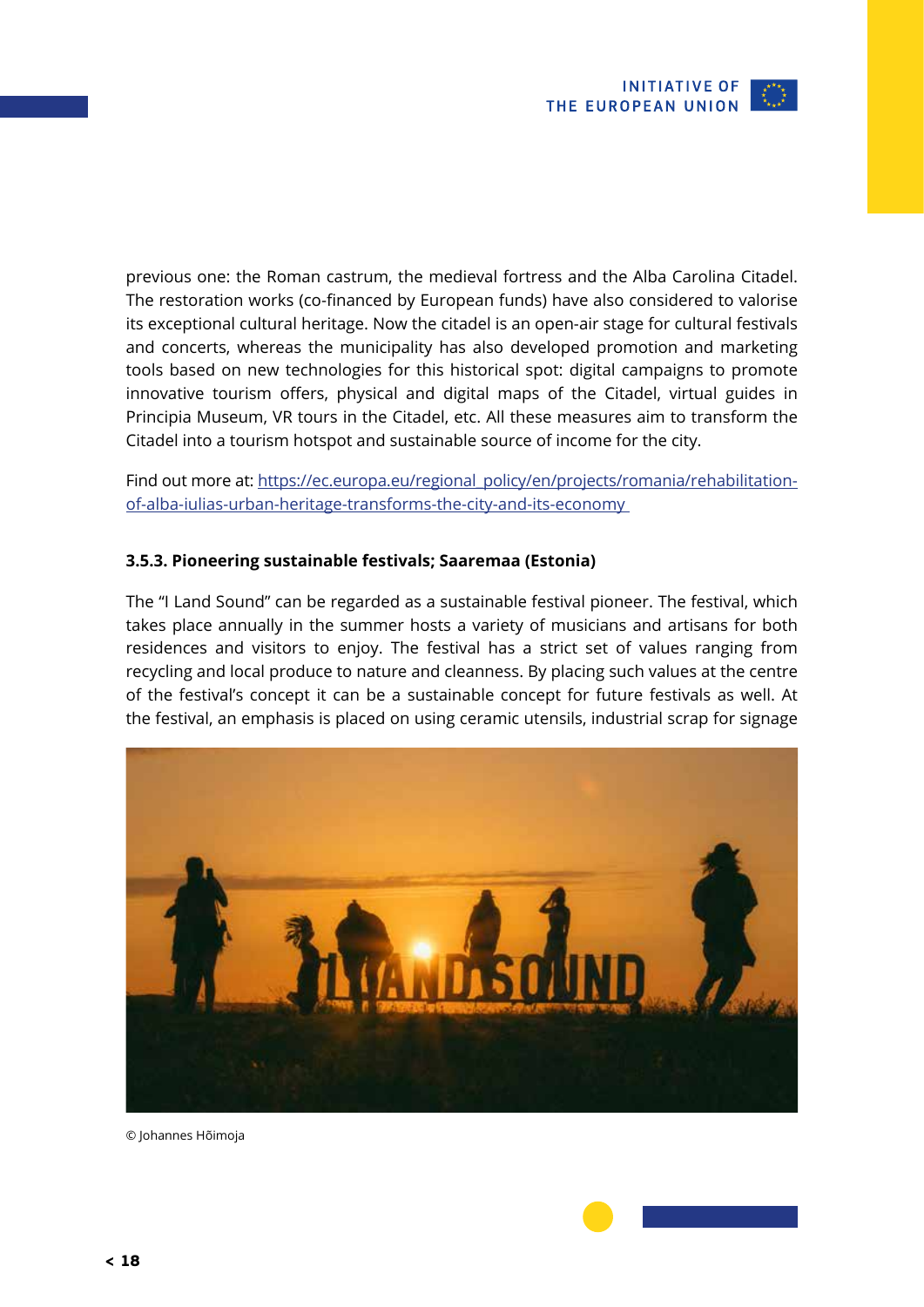<span id="page-18-0"></span>and no bottled water (only tap water). The festival acts as a multiplayer, informing and educating visitors about environmental protection and awareness.

Find out more at:<https://ilandsound.ee>

### **3.5.4. A sustainable and climate adaptable Cross-Border Area; Ardino (Bulgaria)**

"Ardino and Didymoticho connected in the past and the future" (ARDICO) is a venture at the Bulgarian-Greek border aimed at improving access to some of the most important ancient monuments in the municipalities of Ardino and Didymoticho. The main goal of the project is to preserve and protect the cultural and historical heritage in the ancient provinces of the Rhodopes and Evros, including the development of tourism in the border region - cultural, historical, and eco-tourism, as well as achieving economic growth and market optimisation. Through the implementation of ARDICO the tourists and visitors of the two municipalities Ardino and Didymoticho will have the opportunity to get to know the culture and the heritage of the Thracians, their customs, and crafts. The approaches to two important historical monuments – the Devils bridge in Ardino and the fortress of Didymoticho will be rehabilitated and upgraded. The construction activities, festivals and other activities envisaged in the project will significantly improve the access of visitors and tourists to the two sites and will present to people from the two border communities to learn that they are not only related by wars and battles but have a common livelihood.

Find out more at:<http://www.greece-bulgaria.eu/approved-project/71/>

#### **3.5.5. Atop the trees; Rogla-Zreče (Slovenia)**

The Treetop Walk on Rogla is a circa 560m long, 37m high walkway that allows tourists and residents to experience and enjoy the nature of Rogla mountain in a non-intrusive and sustainable way. The entire walk, including the observation tower is wheelchair and pram friendly.

Find out more at: [https://www.rogla.eu/en/](https://www.rogla.eu/en/what-to-do/3253) [what-to-do/3253](https://www.rogla.eu/en/what-to-do/3253)



© Tomo Jeseničnik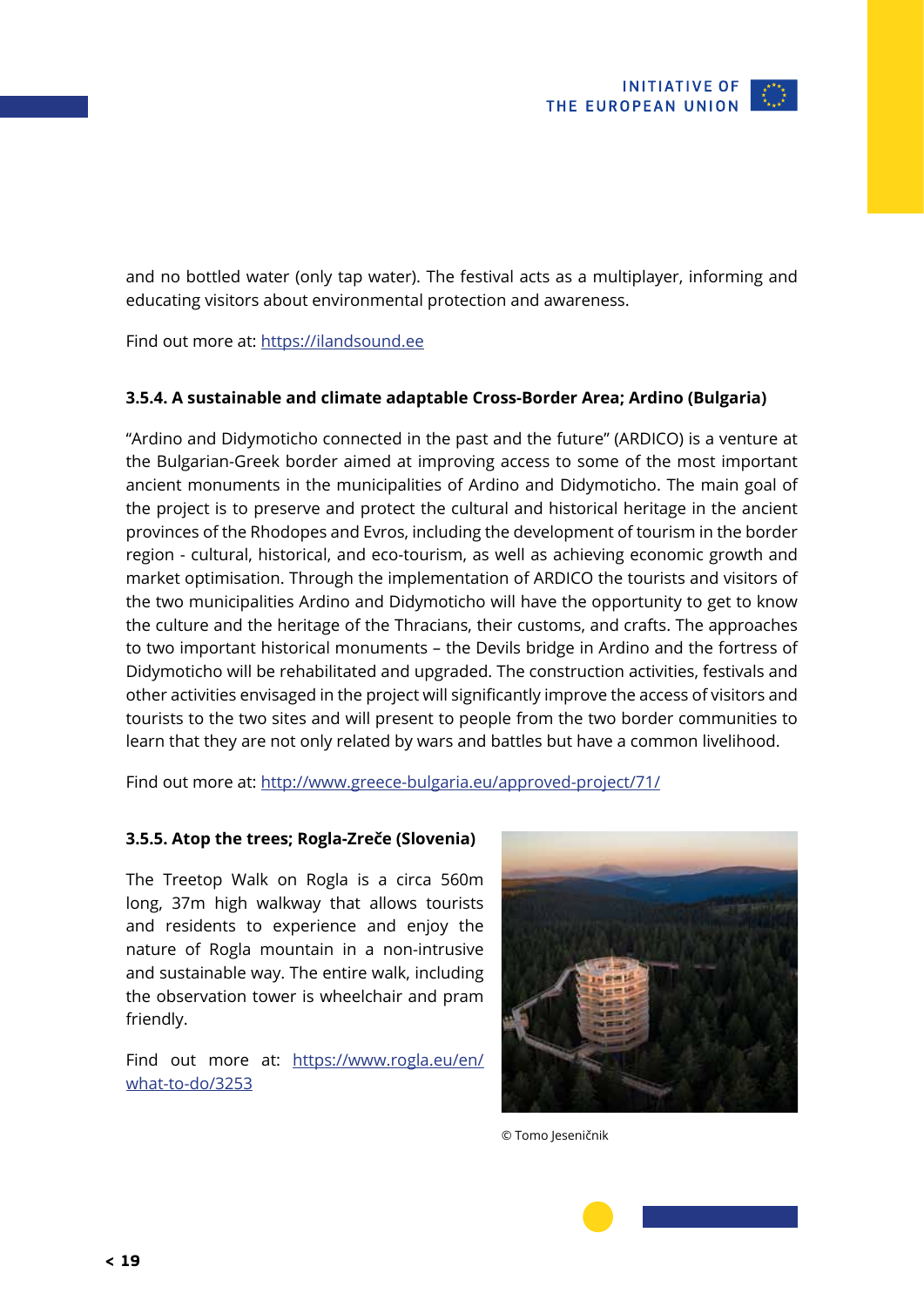

## <span id="page-19-0"></span>**3.6 Social Sustainability/Responsibility**

### **3.6.1. Citizen involvement in ecological practices; Cahul (Moldova)**

"EcoCahul - Cetățean implicat pentru un oraș curat!", which offers more than 900 bins free of charge to the inhabitants and organised an information campaign about waste. As part of the project, every year during spring and autumn, Cahul City Hall and citizens conduct sanitation campaigns of green spaces and river Frumoasa. Likewise, there is a contest, "The cleanest neighborhood", in which all residents of the city can participate.

Find out more at: [https://eu4civilsociety.md/en/news/eco-cahul-ceta-ean-implicat-pentru](https://eu4civilsociety.md/en/news/eco-cahul-ceta-ean-implicat-pentru-un-ora-curat )[un-ora-curat](https://eu4civilsociety.md/en/news/eco-cahul-ceta-ean-implicat-pentru-un-ora-curat ) 

### **3.6.2. Civic participation; Gharb (Malta)**

The Gharb Council has sought way to promote local traditions while encouraging citizens to take a more active role within society. For that reason, the city organises several information sessions and seminars throughout the year to continue to cultivate its focus on active citizenship. It is an encouragement for locals to participate in designing their society and to contribute for sustainable change.

Find out more at:<https://activecitizensfund.mt/acf-fund>

### **3.6.3. A Collective Career Center; Gürsu (Turkey)**

A Collective Career Center was established in to provide training, mentoring and career services for unemployed women, young people and other disadvantaged groups with the goal to acquire a profession, establish a business or employment. Around 1,200 citizens were provided with employment opportunities since August 2020. In cooperation with vocational foundations, the "My profession; My Future" project was developed to give young people vocational skills trainings with guaranteed employment in the renewable energy sector. Moreover, a Science and Technology Workshop was established for more than 3,000 children aiming to assist them in their social integration as immigrants (especially Syrian refugees) and to increase schooling rates. Through educational measures like social awareness, vocational training, internship and green energy investment mentoring, Gursu carries out activities to contribute to green transition practices at Gursu Green Energy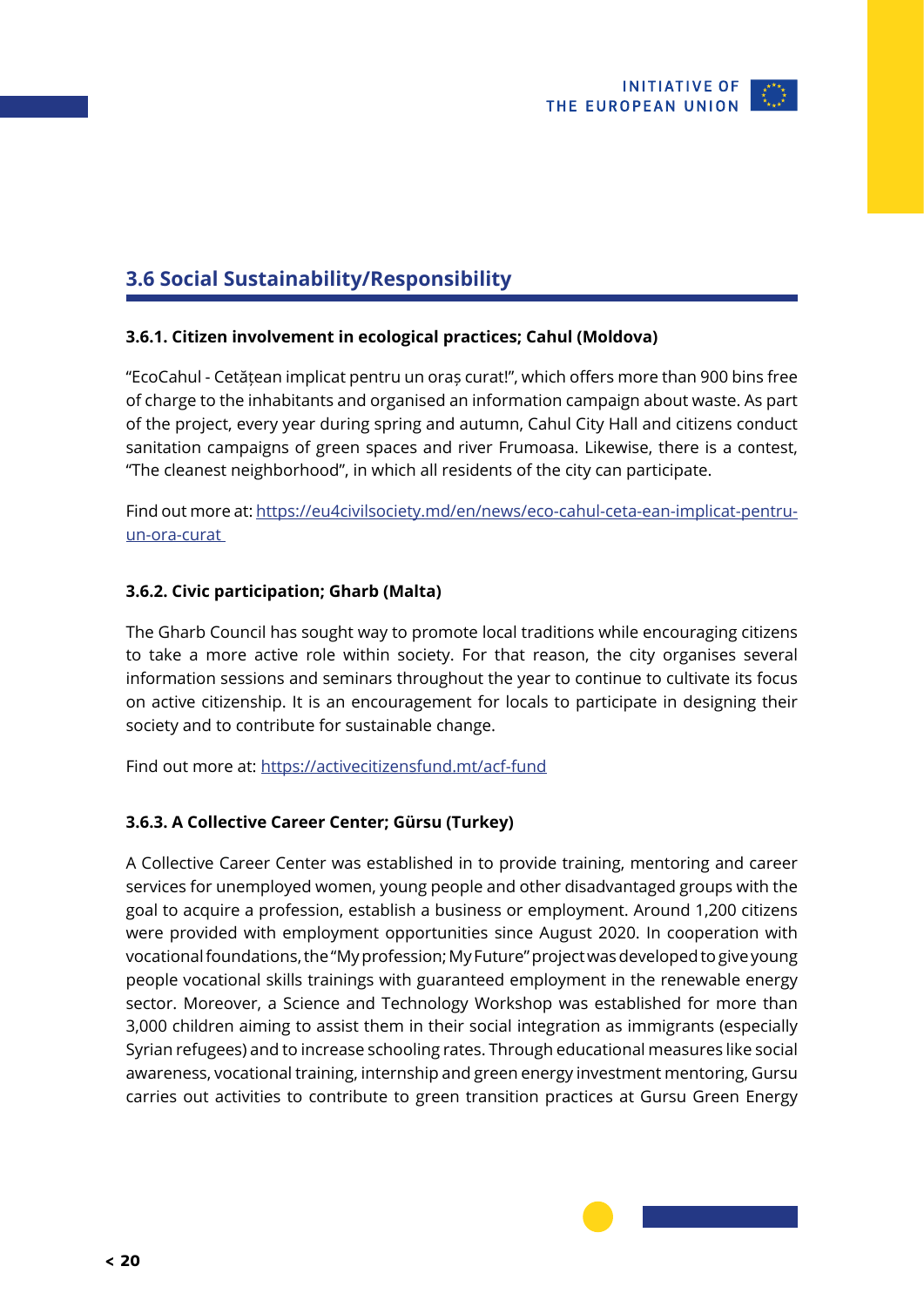<span id="page-20-0"></span>facilities. Efforts are made to spread green energy and energy efficiency in the region. High school and university students, that are "Neither in Education nor in Employment" have their internships here and receive vocational training.

Find out more at: <http://www.kollektifkariyer.com/hakkimizda> and [https://en.gursu.](https://en.gursu.bel.tr/Projelerimiz-Detay/604/INTERNSHIP%20OPPORTUNITIES%20FROM%20THE%20COLLECTIVE%20CAREER%20CENTER/) [bel.tr/Projelerimiz-Detay/604/INTERNSHIP%20OPPORTUNITIES%20FROM%20THE%20](https://en.gursu.bel.tr/Projelerimiz-Detay/604/INTERNSHIP%20OPPORTUNITIES%20FROM%20THE%20COLLECTIVE%20CAREER%20CENTER/) [COLLECTIVE%20CAREER%20CENTER/](https://en.gursu.bel.tr/Projelerimiz-Detay/604/INTERNSHIP%20OPPORTUNITIES%20FROM%20THE%20COLLECTIVE%20CAREER%20CENTER/)

### **3.6.4. Innovative strategies for community development; Cahul (Moldova)**

Through the 'Community Development Strategy', Cahul Municipality intent to enhance the involvement of citizens in the process of initiating, developing, promoting, and approving draft decisions and economic, social, environmental, infrastructure and good governance projects. This plan applies the LEADER approach, a local development method associated with local accountability, which idea is to mobilise the energy and resource of people and organisation and encourage partnerships between the public, private and civic sectors at micro-region level.

Find out more at: [https://eap-csf.eu/wp-content/uploads/Moldova-Case-Study\\_LEADER](https://eap-csf.eu/wp-content/uploads/Moldova-Case-Study_LEADER-approach_Report-EN.pdf)[approach\\_Report-EN.pdf](https://eap-csf.eu/wp-content/uploads/Moldova-Case-Study_LEADER-approach_Report-EN.pdf)

### **3.6.5. Strategic partnerships as best practice for change; Himmerland (Denmark)**

Due to the strategic partnerships between public and private actors, leading to a high level of involvement of residents, tourists, the DMO and the municipalities and local authorities in the sustainable agenda, Himmerland as a unique starting point can become a pioneer for sustainable destinations. Since the co-creation of initiatives ensures a high level of knowledge sharing and long-term cross-municipal efforts, Himmerland has taken the responsibility to ensure and facilitate continuous actions and involvement through Green Talks, environmental certifications or information to visitors and the local tourism businesses. Promoting the involvement of the entire value chain enhances collaborations across various industries related to sustainable development. Moreover, is has a positive effect on local economy, employment, and the destination as a place to live or visit. Close collaborations between municipal entities, local tourism businesses, citizens and tourists, under consideration of their various needs and challenges, have made and will make a change in Himmerland.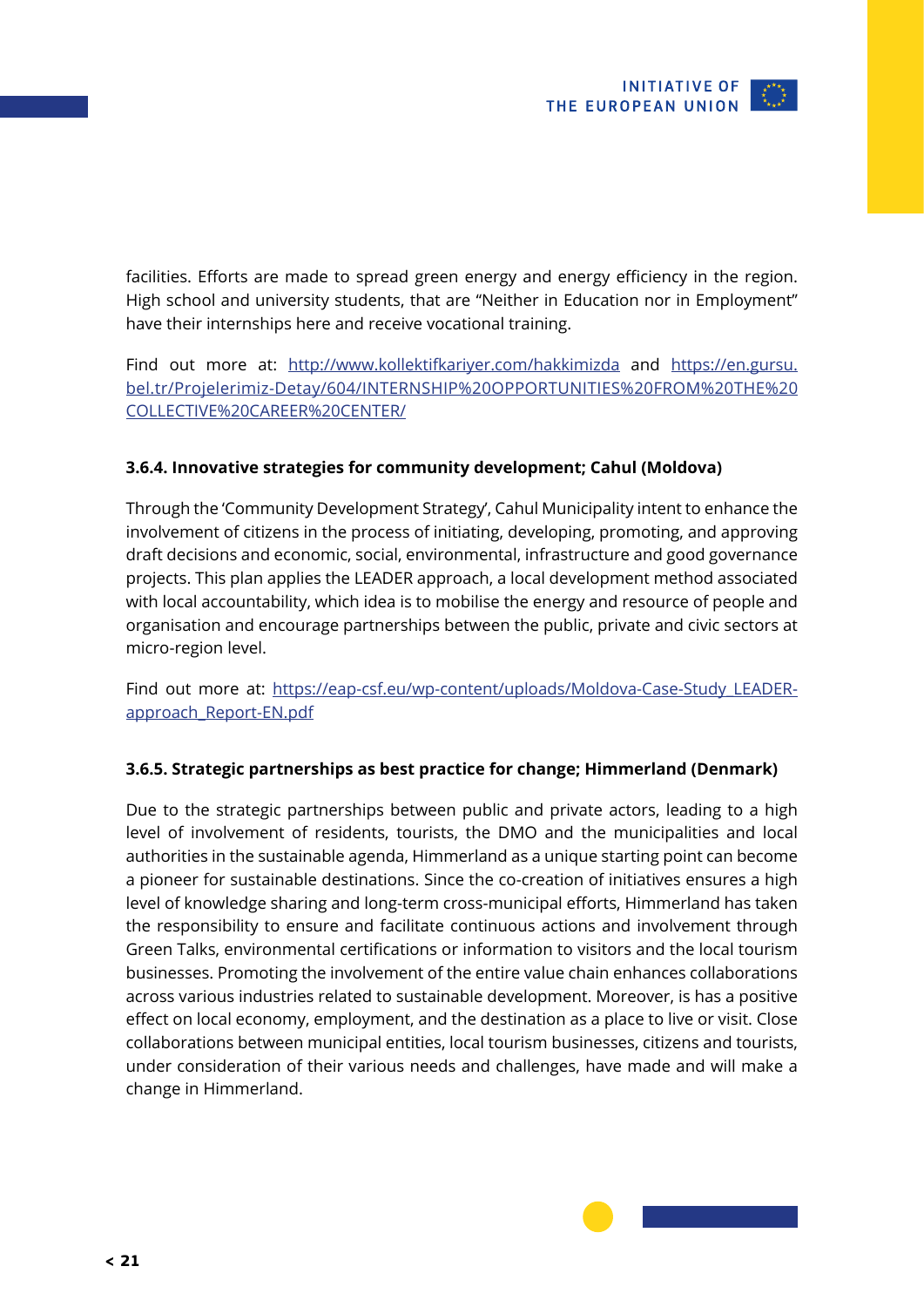

<span id="page-21-0"></span>Find out more at: <https://www.destinationhimmerland.eu/Sustainable-holiday> and <https://www.destinationhimmerland.dk/projekt/next-step-himmerland> and [https://www.](https://www.greentourismorganization.dk/en/map-details/destination-himmerland?h=1598840282) [greentourismorganization.dk/en/map-details/destination-himmerland?h=1598840282](https://www.greentourismorganization.dk/en/map-details/destination-himmerland?h=1598840282)

### **3.6.6. Sustainable mobility infrastructures in; Kamnik (Slovenia)**

The use of public and sustainable mobility infrastructures is highly prioritised by the municipality of Kamnik to reduce harmful effects of fossil-fuel led transportation systems that place hazard on air and noise pollution, greenhouse emissions and the energy consumption in the surrounding natural ecosystem. The basis for its sustainable mobility agenda lies in the 'Integrated Transport Strategy' launched in 2016 that is actively involving local inhabitants in all stages of the process, leading to the improvement of the costeffectiveness ratio whilst meeting the criteria of improving local living conditions.

Find out more at: https://www.gov.si/assets/ministrstva/Mzl/Dokumenti/Transport-[Development-Strategy-of-the-Republic-of-Slovenia-Until-2030.pdf](https://www.gov.si/assets/ministrstva/MzI/Dokumenti/Transport-Development-Strategy-of-the-Republic-of-Slovenia-Until-2030.pdf)

### **3.6.7. KAMKOLO, sustainable biking; Kamnik (Slovenia)**

Kamnik Municipality has further inspired the construction of cycling infrastructures and cycling stops by introducing a public bicycle rental system named KAMKOLO, giving life to the local projects »E-easy on bicycle« and »Gorenjska cycling network«. Cycling infrastructures and cycling stops are connecting the surrounding areas and the municipal borders.

Find out more at: <https://kamkolo.si/> and [https://www.visitkranj.com/en/gorenjska](https://www.visitkranj.com/en/gorenjska-culture-and-cycling-trail)[culture-and-cycling-trail](https://www.visitkranj.com/en/gorenjska-culture-and-cycling-trail) and <https://www.gko.si/en/> and [https://authenticbiking.com/](https://authenticbiking.com/biking-tours/) [biking-tours/](https://authenticbiking.com/biking-tours/)

### **3.6.8. Factory Cemex promoting environmental protection; Kaštela (Croatia)**

As part of the Kaštela's industry that is still working, the factory Cemex has introduced numerous eco projects and various workshops works for the preservation of environment, air, sea and employment of the local population. As a means of long-term support of the eco-school project, Cemex supports and enables activities for primary school students. The students are prompted to develop awareness for the importance of environmental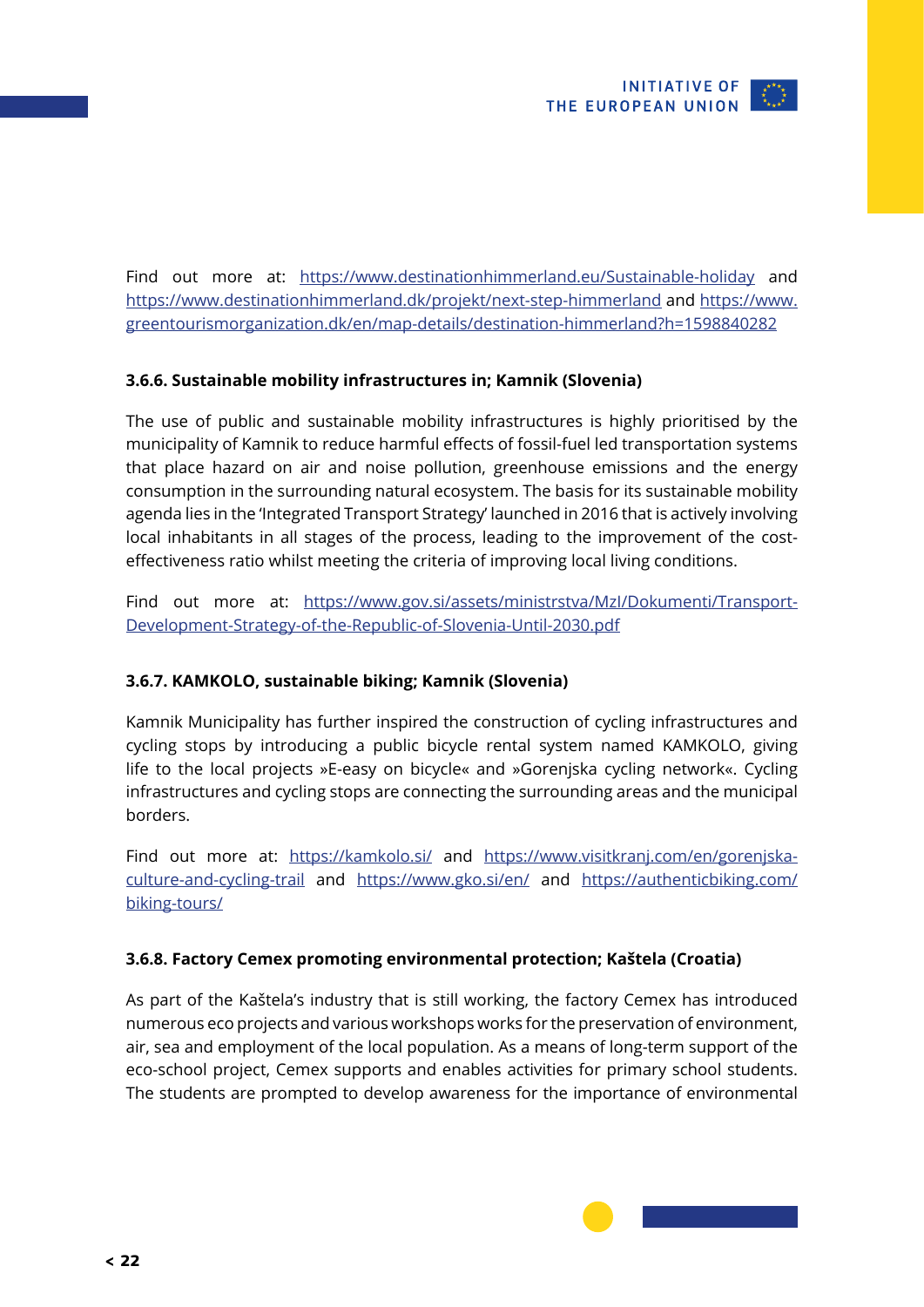

<span id="page-22-0"></span>protection, proper waste disposal and rational water/energy consumption. As part of this cooperation, students and their teachers can participate in joint actions carried out by Cemex such as olive harvesting in the reclaimed part of the mine. Moreover, they can partake in field classes in the cement factory, educational workshops and other activities. The goal is to encourage children to learn more about topics related to sustainable development and environmental protection.

Find out more at: [https://www.globalcement.com/magazine/articles/910-cemexs-most](https://www.globalcement.com/magazine/articles/910-cemexs-most-energy-efficient-plant-in-the-world-and-croatias-only-well-cement-producer-sv-juraj)[energy-efficient-plant-in-the-world-and-croatias-only-well-cement-producer-sv-juraj](https://www.globalcement.com/magazine/articles/910-cemexs-most-energy-efficient-plant-in-the-world-and-croatias-only-well-cement-producer-sv-juraj) and [https://sunce-st.org/en/vijesti\\_en/sunce-stops-waste-incineration-in-cemex-factories](https://sunce-st.org/en/vijesti_en/sunce-stops-waste-incineration-in-cemex-factories-court-has-adjourned/)[court-has-adjourned/](https://sunce-st.org/en/vijesti_en/sunce-stops-waste-incineration-in-cemex-factories-court-has-adjourned/)

### **3.6.8. Cross-sectoral collaboration for sustainable tourism; Kula (Turkey)**

Community-led initiatives related to sustainable tourism projects and activities resulted in strengthened local economies. Within the scope of administrative and structural reforms in 2018, collaboration and stakeholder protocols were made with various institutions and organisations. One of the institutions cooperating with Kula-Salihli Geopark is the Turkish Geomorphology Association. Inclusive and sustainable geo-tourism mainly depend on public, private, university collaboration and partnerships. Like the other UNESCO Geoparks, Kula is focusing on 10 key areas: Natural Resources, Geological Hazards, Climate Change, Education, Science, Culture, Women, Sustainable Development, Local and indigenous Knowledge and Geoconservation.

Find out more at: <https://en.unesco.org/global-geoparks/kula-salihli> and [https://](https://kulasalihligeopark.com/en/hakimizda/) [kulasalihligeopark.com/en/hakimizda/](https://kulasalihligeopark.com/en/hakimizda/) and [http://jd.org.tr/tr/icerik/turkish-society](http://jd.org.tr/tr/icerik/turkish-society-geomorphology)[geomorphology](http://jd.org.tr/tr/icerik/turkish-society-geomorphology)

### **3.6.9. Vestre Skole as interactive space; Middelfart (Denmark)**

In Middelfart Municipality, Vestre Skole is being converted from a traditional town-centre primary school to a modern primary school and a modern shared space in the centre of the town – Byens Rum – with the aim to be an attractive, modern primary school and simultaneously inviting social space and central hub. It should be seen as a place for pupils, visitors and citizens of the town that displays a strong sense of co-ownership. Byens Rum will consist of multiple areas with different urban spaces: LaBYrinten, Klimatorvet,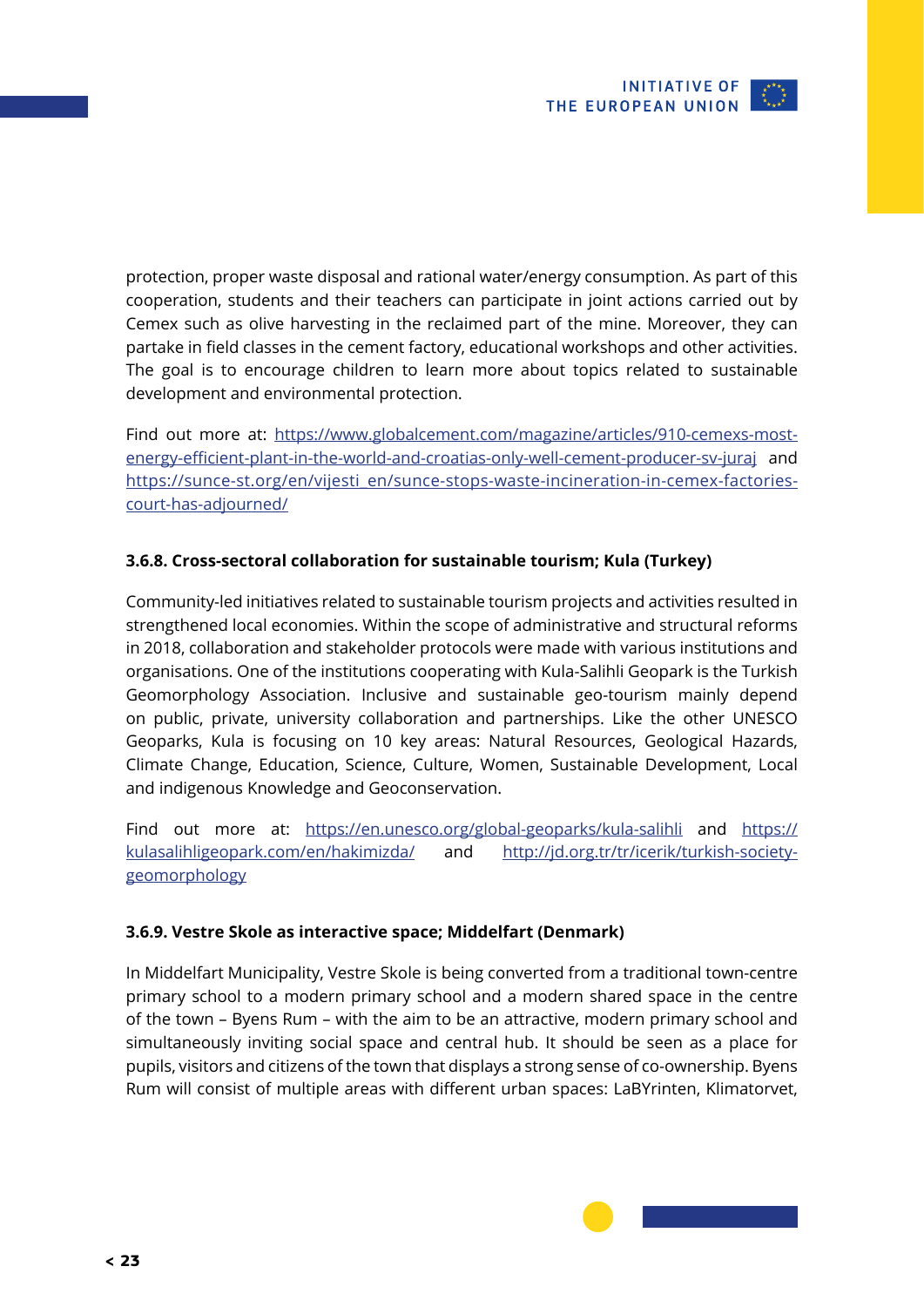

<span id="page-23-0"></span>

© Middelfart

Tumleskoven and Klimahaven. Vestre Skole is simultaneously intended to be a central communication space for discussing the towns' climate change initiatives. Moreover, it should serve as a science and technology centre for environmental challenges and solutions that can be implemented in the daily lives of residents and visitors. Tourists visiting the school will be given an authentic insight into a modern primary school and the opportunity to meet locals in a space that promotes community and co-creation.

Find out more at:<https://vestreskole-middelfart.aula.dk>

### **3.6.10. Pedestrianisation for a better city; Zejtun (Malta)**

Around the year, local authorities organise free walks for tourists to encourage exercises and to admire the locality, and recently turned various narrow streets in the city centre into pedestrian ones.

Find out more at: [https://timesofmalta.com/articles/view/zejtun-likely-to-be-first-town](https://timesofmalta.com/articles/view/zejtun-likely-to-be-first-town-to-have-car-free-zones.892660)[to-have-car-free-zones.892660](https://timesofmalta.com/articles/view/zejtun-likely-to-be-first-town-to-have-car-free-zones.892660) and [https://lovinmalta.com/news/in-plans-zejtun-could](https://lovinmalta.com/news/in-plans-zejtun-could-soon-prioritise-pedestrians-over-cars-in-landmark-pilot-project/)[soon-prioritise-pedestrians-over-cars-in-landmark-pilot-project/](https://lovinmalta.com/news/in-plans-zejtun-could-soon-prioritise-pedestrians-over-cars-in-landmark-pilot-project/)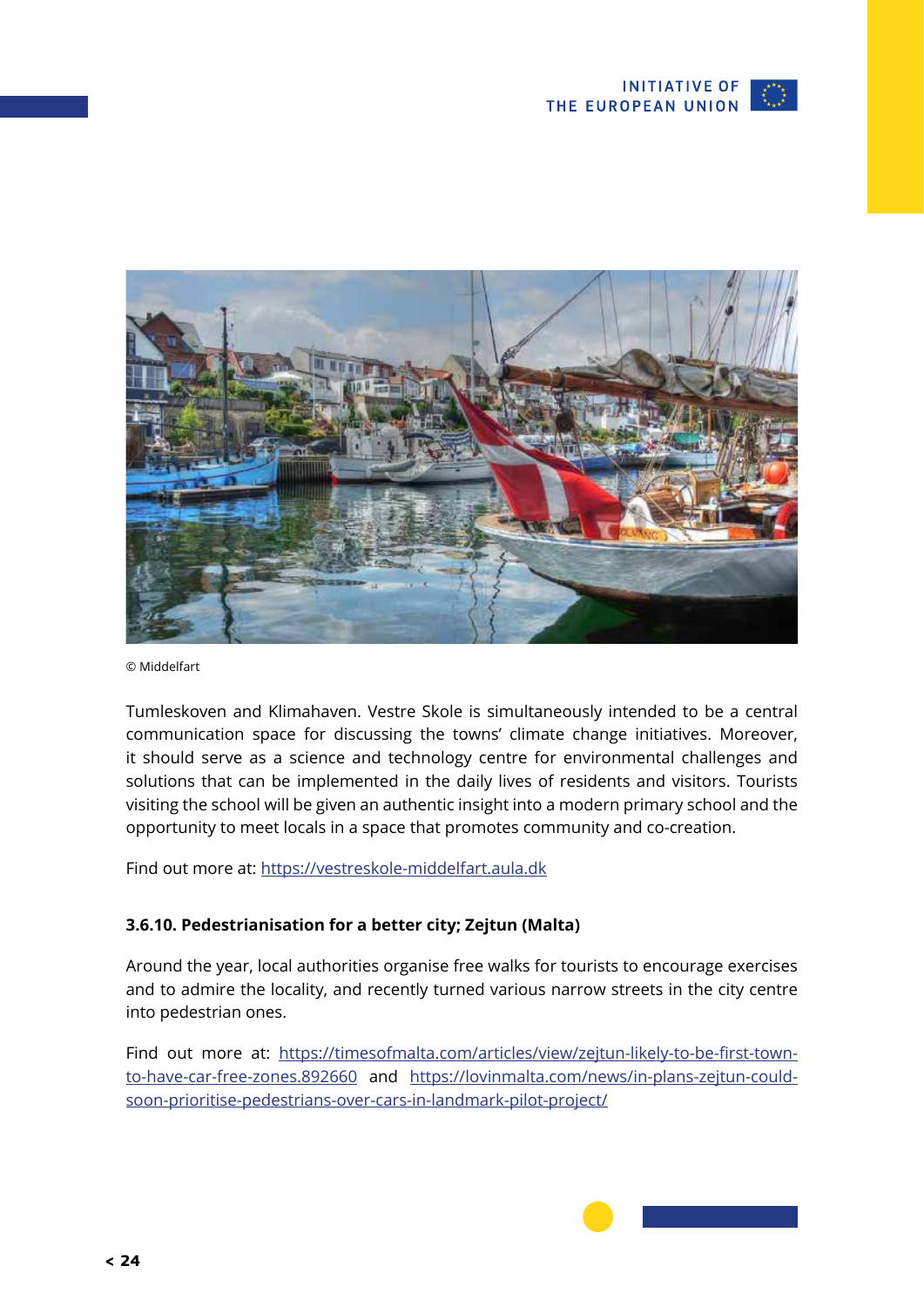

### <span id="page-24-0"></span>**3.7 Spreading the Flow**

### **3.7.1. Measures to reduce seasonality in tourism; Almassora (Spain)**

Seasonal tourism is the great challenge for destinations in the Mediterranean. In the case of Almassora, authorities have developed a tourism plan focused on creating "soft" products with high added value, environmental respect, and sustainable criteria. One of the main tourist developments is the 'Birding Comunitat Valenciana', a programme which provides a network of different service providers that offer all sort of experiences and services to travellers who visit the Region of Valencia for the fascinating activity of birdwatching. Additionally, Almassora is preparing 'Birding Almassora', a smart app to promote nature tourism through the natural area of Millars. The application offers a narration on the natural values of the environment, as well as 360-degree photos and geolocation of both the existing cycling route, as well as bird watching. The programme aims to reduce the footprint of tourism, to expand the options for ecotourism in the region, as well as to conserving the local environment, while contributing to the local community. It constitutes an example of balanced tourism and economic development with a positive effect on local economy.

Find out more at: [https://birding.comunitatvalenciana.com/en/birding-comunitat](https://birding.comunitatvalenciana.com/en/birding-comunitat-valenciana)[valenciana](https://birding.comunitatvalenciana.com/en/birding-comunitat-valenciana)

### **3.7.2. 'In the Footsteps of the Shepherds' in Velika planina; Kamnik (Slovenia)**

As Velika planina is an extremely popular tourist destination for locals and foreign visitors, Kamnik was able to solve the problem of increasing massive tourism by establishing learning paths as part of the 'In the Footsteps of the Shepherds' project. The initiative aims to direct visitors from official, to slightly more secluded routes to limit the negative consequences of mass tourism footprint. Additionally, the Municipality pays special attention to the organisation of education and workshops regarding green development schemes and practices for residents and local tourist guides. The project 'Kamnik, a city in the lap of the mountains: A digital display of pastoral heritage in the city' pursues the goal of promoting the preservation of cultural heritage and natural habitats whilst offering year-round visitation opportunities. Visitors are welcome to experience the pastoral life of Velika Planina while staying in the centre of Kamnik. Kamnik's objective is to further limit the overcrowding in the protected natural habitats located high in the mountains while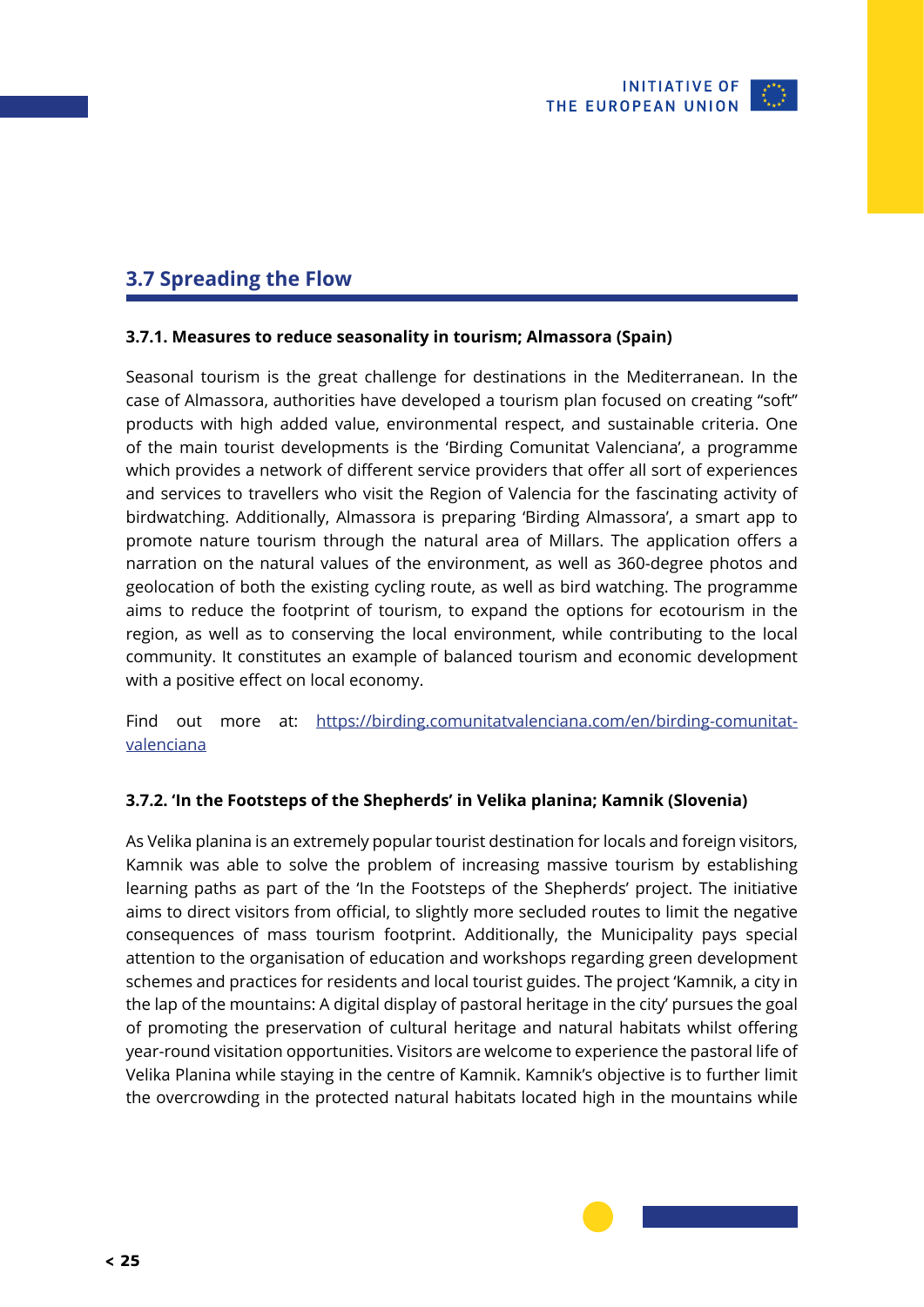

<span id="page-25-0"></span>still offering a quick access and return to some of the most picturesque alpain areas.

Find out more at: [https://www.visitljubljana.com/en/visitors/stories/welcome-to-a](https://www.visitljubljana.com/en/visitors/stories/welcome-to-a-unique-alpine-pasture-near-ljubljana-velika-planina/)[unique-alpine-pasture-near-ljubljana-velika-planina/](https://www.visitljubljana.com/en/visitors/stories/welcome-to-a-unique-alpine-pasture-near-ljubljana-velika-planina/) and [https://visitkamnik.com/en/](https://visitkamnik.com/en/activities/hiking) [activities/hiking](https://visitkamnik.com/en/activities/hiking)

### **3.7.3. Diversifying tourism seasons; Kotka (Finland)**

Since summer is the main tourism season in Kotka, the local destination management organisation (DMO) has tried to reduce seasonality by a marketing campaign for the winter season. This way, local companies can create more income throughout the year and are not only dependent on the summer season. The main target group of the campaign was southern Finland. The campaign highlights that tourist do not have to travel far to enjoy new experiences but can do so in surrounding areas which helps reduce the carbon emission of travelling. The campaign was executed across digital channels.

Find out more at:<https://www.visitkotkahamina.fi/en/visit-kotka-hamina-fi/see-and-do/>

### **3.7.4. A sustainable tourism offer; Ventspils (Latvia)**

To reduce the impact of seasonality, the city provides all-season objects, such as the Water Adventure Park, the Ice Hall, the Planetarium and Observatory, the Concert Hall "Latvia", among others. Ventspils' variate offer is in continue expansion, with many of the attractions being bestowed with sustainability awards such as the Concert Hall Latvia, as well as ecotourism alternatives in specially protected nature territories (SPNT) such as the Būšnieku lake and the Staldzene Steep Coast. Additionally, Ventspils is one of greenest locations in Latvia, and it was declared the 2012 European municipality of the year in Latvia.

Find out more at: [https://issuu.com/visitventspils/docs/ventspils\\_brosura\\_2021-eng](https://issuu.com/visitventspils/docs/ventspils_brosura_2021-eng) <https://www.portofventspils.lv/en/invest-in-ventspils/quality-of-life/> <https://www.visitventspils.com/en/start/>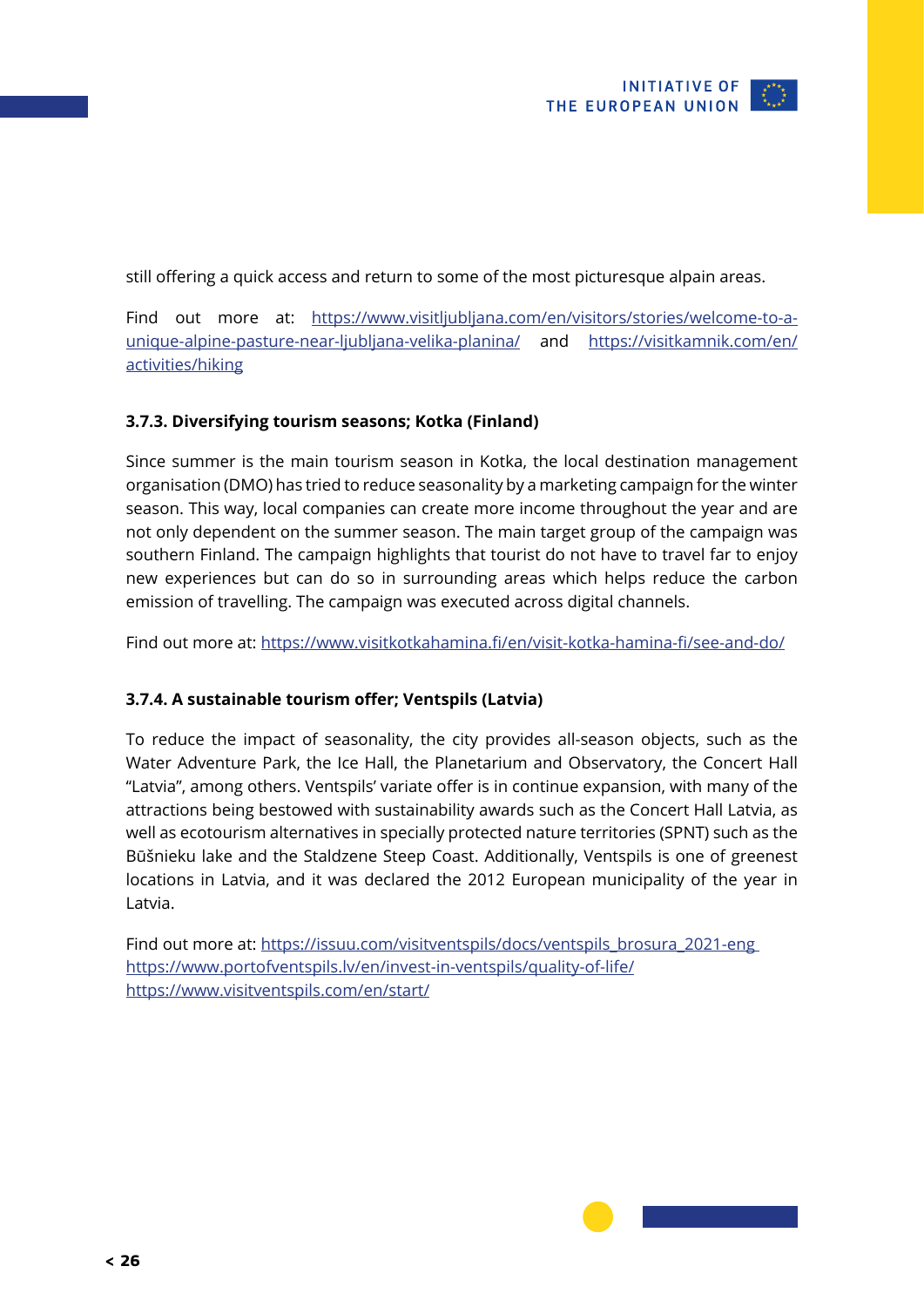

### <span id="page-26-0"></span>**3.8 Data Collection/Research**

### **3.8.1. Measuring the sustainability of a tourist destination; Almassora (Spain)**

To model Almassora's processes and urban functions, the city authorities use the metabolic approach to urban phenomenon, which provides a tool to better understand city functioning in terms of urban metabolism, from the transformation of resources (input) and the efficiency of the different urban functions of the city, until waste generation (output). Thus, urban metabolism approach can be useful as a planning tool to design strategies to reach sustainability.

Find out more at: [https://www.witpress.com/elibrary/wit-transactions-on-the-built](https://www.witpress.com/elibrary/wit-transactions-on-the-built-environment/179/36605)[environment/179/36605](https://www.witpress.com/elibrary/wit-transactions-on-the-built-environment/179/36605)

#### **3.8.2. Private sector support for sustainable tourism; Middelfart (Denmark)**

To keep moving destination development in a sustainable direction, Middelfart is working on a project run by the Centre for Regional Tourism Research. The town is trying to investigate how Danish companies can contribute to a development strategy for the tourism industry that promotes cooperation and measures the effects of sustainable regional development in rural districts in economic, social and environmental



© Middelfart

terms. The project will generate knowledge on a variety of topics to inform the tourism industry and public authorities what types of access, areas for action, and measurement indicators are particularly useful. Considering these aspects will help the administration to enhance its work in promoting sustainable development in rural districts. The project will result in a report that will highlight data sources for recommended parameters and can supplement the existing national tourism balance sheet. Hence, in the future, the report will not only include sales figures but also present social, economic, and environmental effects.

Find out more at: [https://crt.dk/en/](https://crt.dk/en/ )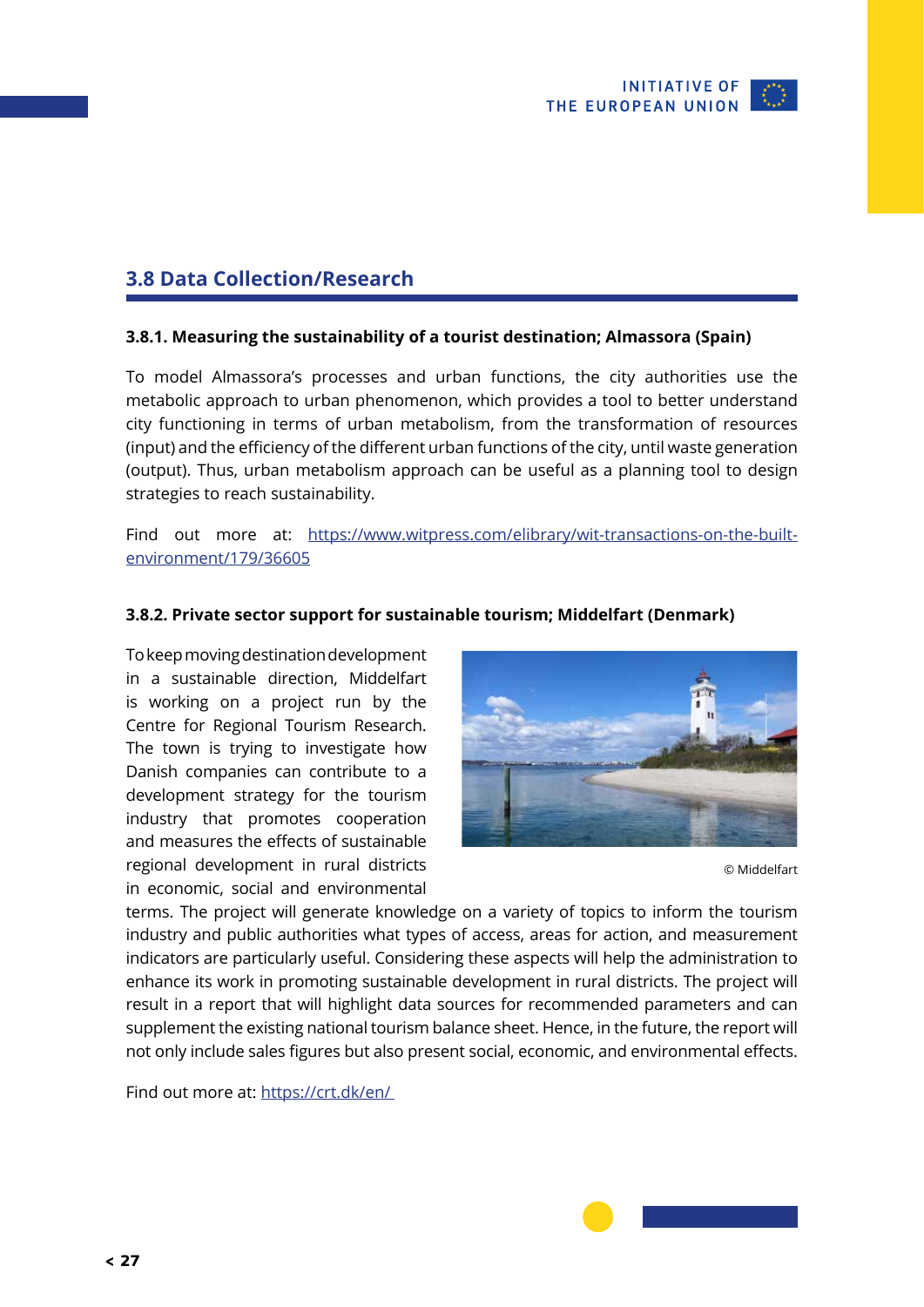

## <span id="page-27-0"></span>**3.9 Sustainability Through Digitalisation**

### **3.9.1. Implementing climate adaptation and oriented measures; Almassora (Spain)**

Almassora council adopts measures to improve the effects on the climate by promoting the use of low-emission activities, such as the mobile eco-park service, which is an improved management of household waste in the city. Similarly, the elimination of obsolete lighting and the implementation of low-consumption LED technology aims to enhance the sustainable use of energy consumption in municipal public spaces.

Find out more at:<https://cdn.digitalvalue.es/almassora/assets/5f0d4a013686490100ae1f69>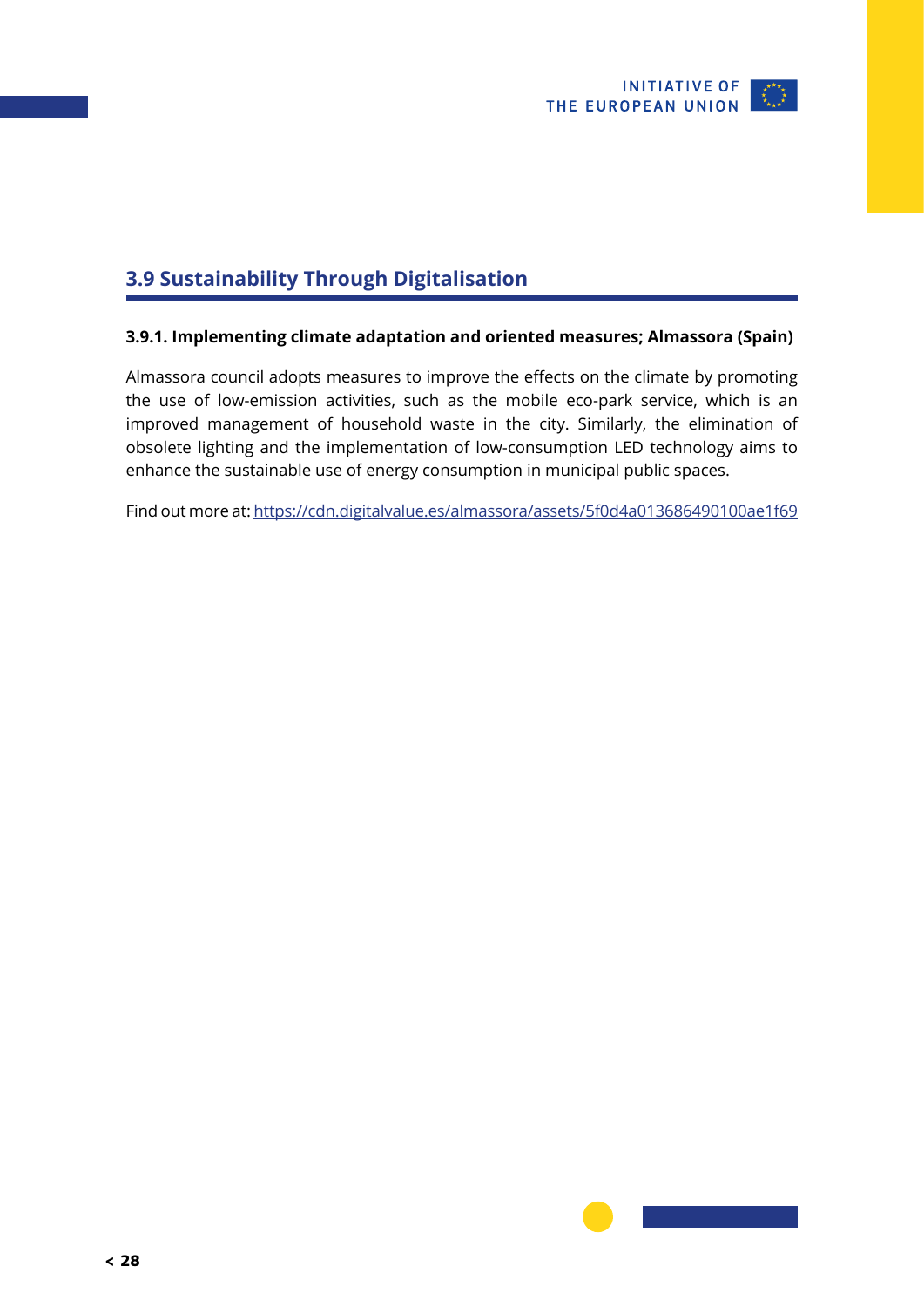

### <span id="page-28-0"></span>**3.10 Sustainable Gastronomy/Agriculture**

### **3.10.1. Ecological clean food; Ardino (Bulgaria)**

In August 2021 the Municipality of Ardino organised the "Festival of Clean Foods", with an exhibition of organic food from the Rhodopes, as well as a rich folklore programme. The main goals of the festival are the promotion of the ecologically clean production of food, fruits, and vegetables in the Rhodopes region while providing a space for cultural exchange between participants from different regions of the Rhodopes, the country and abroad, as well as encouraging the exchange of good practices in the production of clean food.

Find out more at: [https://ardino.bg/aktualno/novini/festivalat-na-chistite-hrani-ot](https://ardino.bg/aktualno/novini/festivalat-na-chistite-hrani-ot-rodopite-ardino-2021-s-bogata-i-raznoobrazna-programa)[rodopite-ardino-2021-s-bogata-i-raznoobrazna-programa](https://ardino.bg/aktualno/novini/festivalat-na-chistite-hrani-ot-rodopite-ardino-2021-s-bogata-i-raznoobrazna-programa)



© Guner Shukri Mumun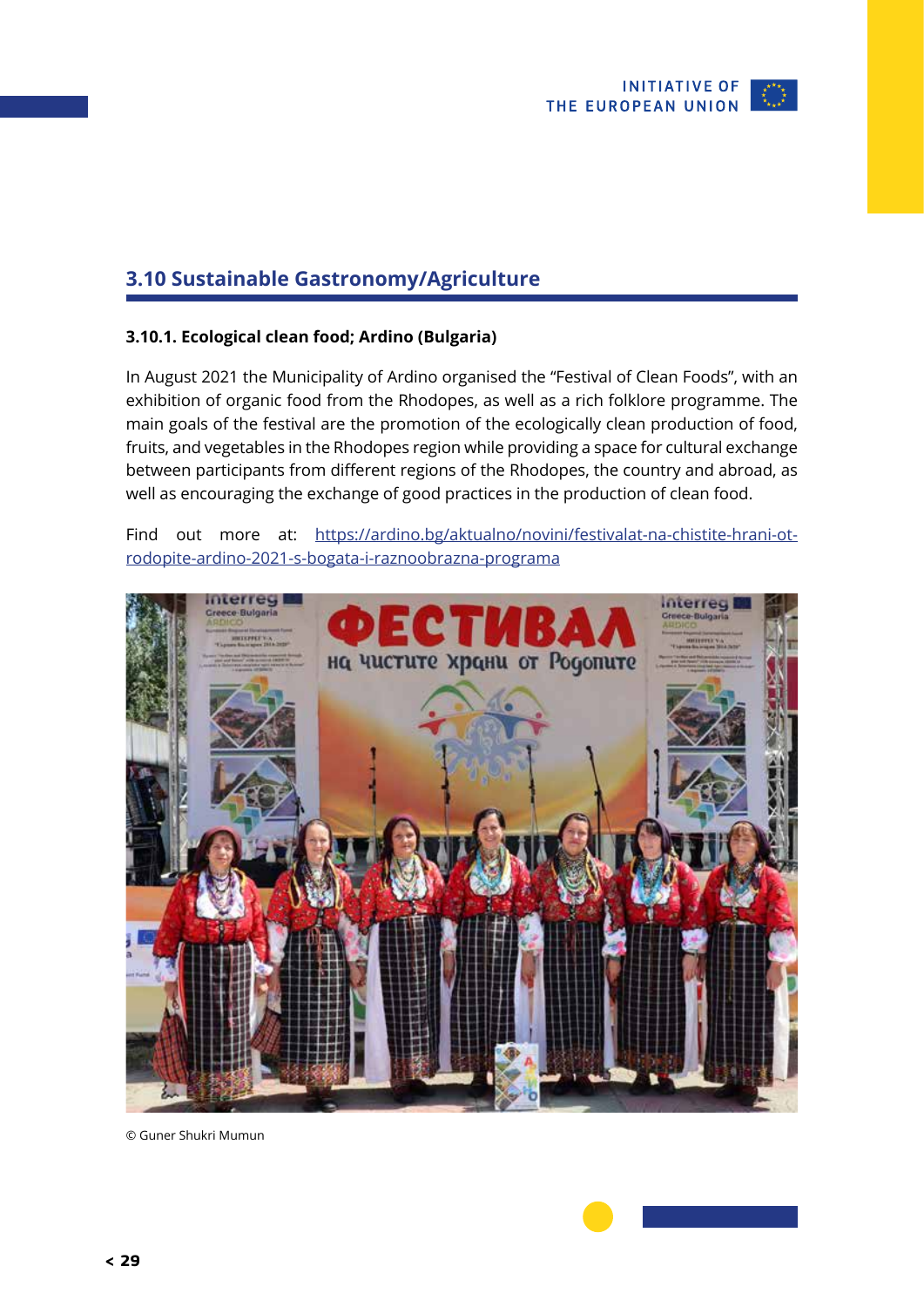### <span id="page-29-0"></span>**3.10.2. Entrepreneurship for locally grown agricultural products; Gürsu (Turkey)**

"Women's Production Center from Soil to Table" is an initiative by Women Entrepreneurs and Producers Cooperative of Gürsu where second-rate fruit and vegetable products are processed and transformed into value-added products. This has a positive effect as it prevents the loss of agricultural products with an annual value of TRY 10 million. Gürsu Women Entrepreneurs and Producers Cooperative was established and cooperates closely with the Gürsu municipality to increase the agricultural added value. The group focuses on Local Product Manufacturing, Production of Dried Products from Endemic Fruits and Vegetables Growing in the Region, Restaurant Services Consisting of Local Homemade Meals and carrying out Gastronomy Workshops. Another organisation partnering with farmer cooperatives in Gursu and Gursu Municipality is Gursu Fruit and Vegetable Processing and Export Cooperative. Together, they manufacture, and export agricultural products of the district based on good agricultural practices. A tile and handicraft workshop were established by Afra Hatun Association. Its female members produce and sell tile handicrafts with the Gök Sığırkuyruğu Flower motif and local food products.

Find out more at: <https://www.gursu.bel.tr/Projelerimiz/?banner=6> and [http://www.](http://www.afrader.org.tr) [afrader.org.tr](http://www.afrader.org.tr)

### **3.10.3. KochArt - The good things are so close to hand; Kitzbühel (Austria)**

Koch Art is an association of 20 restaurateurs from the Kitzbühel Alps who use regional and high-quality produce in their menus. For more than 13 years, the goal of KochArt has been the creation of sustainable synergies between agriculture and restaurants throughout the region. The purpose is to maximise regional added value by educating the population and guests of the region, making them aware of local products and their quality. Members of the KochArt association are only restaurants, who live and promote the philosophy of regional sourcing.

Find out more at:<https://www.kochart.tirol>

### **3.10.4. Agriculture technology for farming; Kozard (Hungary)**

Progressive young farmers introduced pollinator (honeybee and bumble bees) and smallwild game (rabbit, pheasant, grey partridge) habitat development by using sophisticated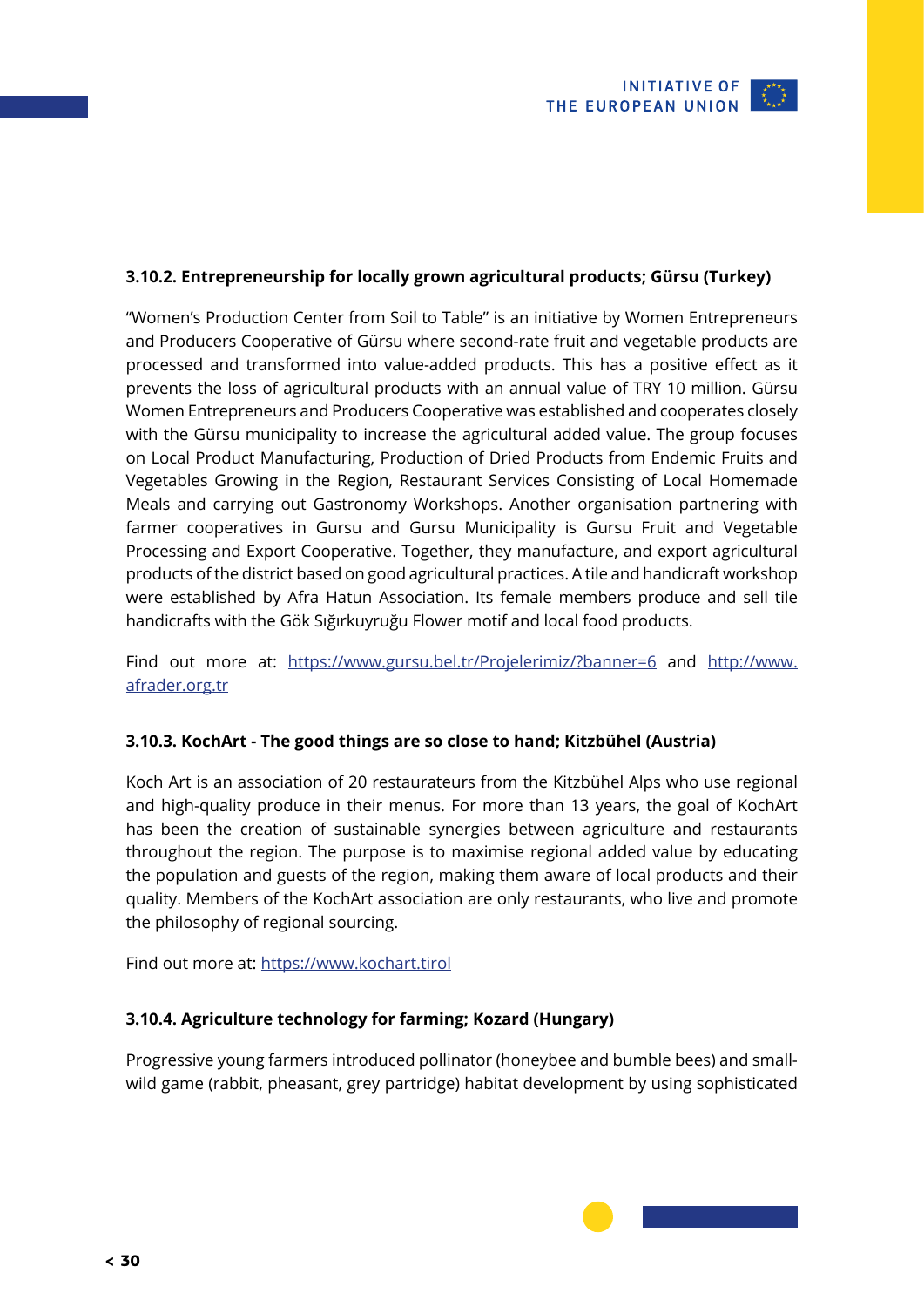<span id="page-30-0"></span>smart agriculture technology in 2015. The new agriculture quickly gained high popularity among tourists. It has led to beautiful green wheat fields, spring yellow oil rape fields, lovely purple clover fields, surrounded by dark blue delphinium, rye, and barley on five hectares parcels. As a result, former large scale industrial farms were successively replaced by new, friendly rural landscapes.

Find out more at:<https://www.sciencedirect.com/science/article/pii/S2212567114001518>

### **3.10.5. Gourmet tourism for growth; Vinkovci (Croatia)**

The Panonnia Gourmet is cross-border project implemented to promote regional gastronomic tourism as an alternative and innovative form of tourism. The project will include brand and product development - EatPannonia Brand –, the inauguration of refurbished gastronomy centres, a bio garden, and an educational component - the Gourmet Academy programme that provides thematic knowledge to stakeholders. Panonnia Gourmet primarily seeks to make better use of the potentials that come from the traditional production of the agri-food sector, through the elaboration of a joint gastronomic offer, capacity growth and overall attractiveness of the cross-border region.

Find out more at <https://projekt.grad-vinkovci.hr/pannonia-gourmet/en/homepage/>

### **3.10.6. Making visitors appreciate local sustainability; Zejtun (Malta)**

To make tourists appreciate the sustainable environment of Zejtun more, the local council has implemented a walk from between two chapels in the Misraħ Strejnu area. Throughout this designated walk, various tourist attractions have been inserted to demonstrated and showcase the localities sustainability efforts. Tourists can now visit a vineyard, a hydroponic farm and a dairy farm to enjoy local produce along a picturesque walking route.

### **3.10.7. Ecological conservation to save the bees; Zejtun (Malta)**

The local council in Zejtun has transformed the Luqa Briffa Garden into a sustainable botanical garden (it was originally a botanical garden before being transformed into a park). The botanical garden serves both to conserve and protect indigenous trees and shrubs as well as an apiary that is designed to help and protect the Maltese bees, which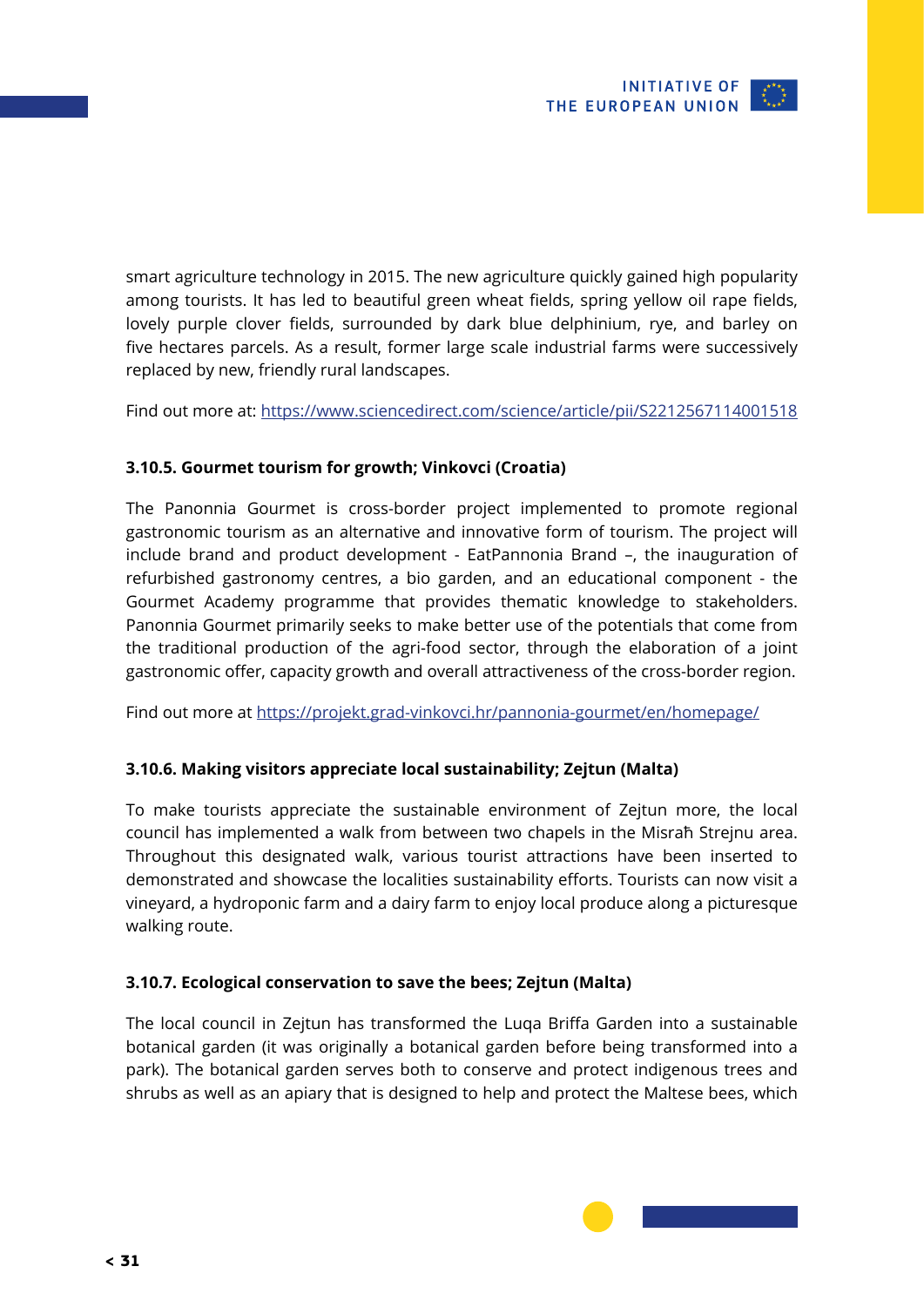

<span id="page-31-0"></span>are at risk of going extinct. Zejtun is designing its urban landscape while taking the past into consideration when deciding what the next best move should be.

Find out more at:<https://www.zejtunlocalcouncil.com/luqa-briffa-garden->

### **3.10.8. Culinary Branding; Rogla (Slovenia)**

The "Tastes of Rogla" is a branding initiative designed to bring together and preserve the culinary traditions of the destination. In doing so, this brand is helping to preserve authentic, local and sustainable culinary traditions that are passed down through the generations. The dishes that are included in this brand are produced with locally grown products from local farmers and growers.

Find out more at:<https://www.terme-zrece.eu/en/what-to-do/cuisine/tastes-of-rogla>